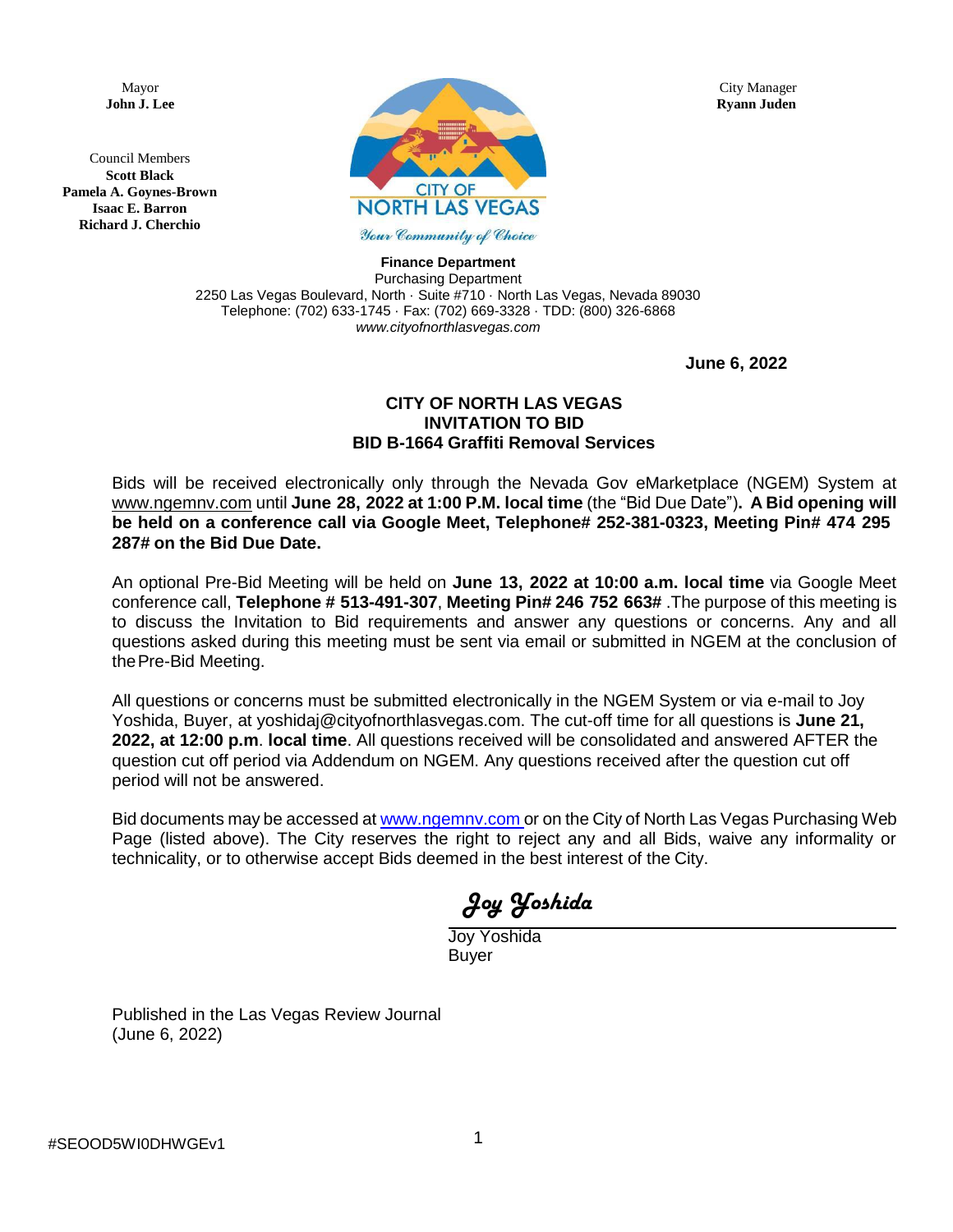#### **CITY OF NORTH LAS VEGAS INVITATION TO BID BID B-1664 Graffiti Removal Services**

#### **1. PUBLIC RECORDS:**

The Bid documents and all Bids submitted in response thereto are public records. You are cautioned not to put any material into the Bid that is proprietary in nature. The City is a public agency as defined by state law. As such, it is subject to the Nevada Public Records Law (Chapter 239 of the Nevada Revised Statutes). The City's Records are public records, which are subject to inspection and copying by any person, unless declared by law to be confidential.

# **2. PERFORMANCE OF WORK:**

The selected Respondent shall perform all work as may be necessary to complete the Contract in a satisfactory and acceptable manner, and unless otherwise provided, shall furnish all transportation, materials, equipment, labor and incidentals necessary to complete the project.

### **3. FORM OF CONTRACT:**

Execution of the Contract by all named parties will authorize delivery of services obtained under this Invitation to Bid.

### **4. ELECTRONIC BID THROUGH NGEM SYSTEM:**

Bids must be submitted online through the Nevada Government eMarketplace (NGEM). The NGEM System is an electronic bidding system used by a consortium of local government entities in Nevada for supplier registration and the submission of electronic bids and proposals. The NGEM System is available at [www.ngemnv.com.](http://www.ngemnv.com/) There is no cost for any Respondent to use the NGEM System, however, all Respondents must register prior to gaining access to see the details of any solicitation and to submit a bid or proposal online. All Bids must be submitted on the NGEM System no later than the Bid Due Date and time. Per the Terms of Use of the NGEM System, Bids may not be submitted after the Bid Due Date, and the server clock will govern.

### **5. EXPLANATION TO RESPONDENT:**

Any explanations desired by Respondent regarding the meaning or interpretation of specifications must be requested in writing and with sufficient time allowed for a reply to reach Respondent before submission of their Bid. Oral explanations given before the award of the contract will not be binding. Any written interpretation made will be furnished to all Respondents and its receipt by the Respondent will be acknowledged. Interpretation of the meaning of the plans, specifications, or other pre-Bid documents will not be binding if presented to any Respondent orally. Every request for such interpretation should be in writing addressed to Joy Yoshida, Buyer at [yoshidaj@cityofnorthlasvegas.com.](mailto:yoshidaj@cityofnorthlasvegas.com) Any and all such interpretations and any supplemental instructions deemed necessary will be in the form of a written addendum to the specifications which, if issued, will be posted on NGEM. Failure of any Respondent to receive any such addendum or interpretation shall not relieve such Respondent from any obligation under these Bid documents as submitted. All addenda issued shall become part of the Bid documents.

# **6. METHOD OF EVALUATION AND AWARD OPTIONS:**

The evaluation of this Bid will be conducted by City personnel. The City will award this Bid to the Respondent(s) that submits the lowest responsive and responsible Bid deemed to be in the City's best interest. The City reserves the right to reject all Bids. Pursuant to NRS 332.065(4), the City shall not enter into a contract with a Respondent to this Bid unless the contract includes the written certification that the company is not currently engaged in, and agrees for the duration of the contract not to engage in, a boycott of Israel.

# **7. ASSIGNMENT OF CONTRACTUAL RIGHTS:**

It is agreed that the Contract must not be assigned, transferred, conveyed, or otherwise disposed of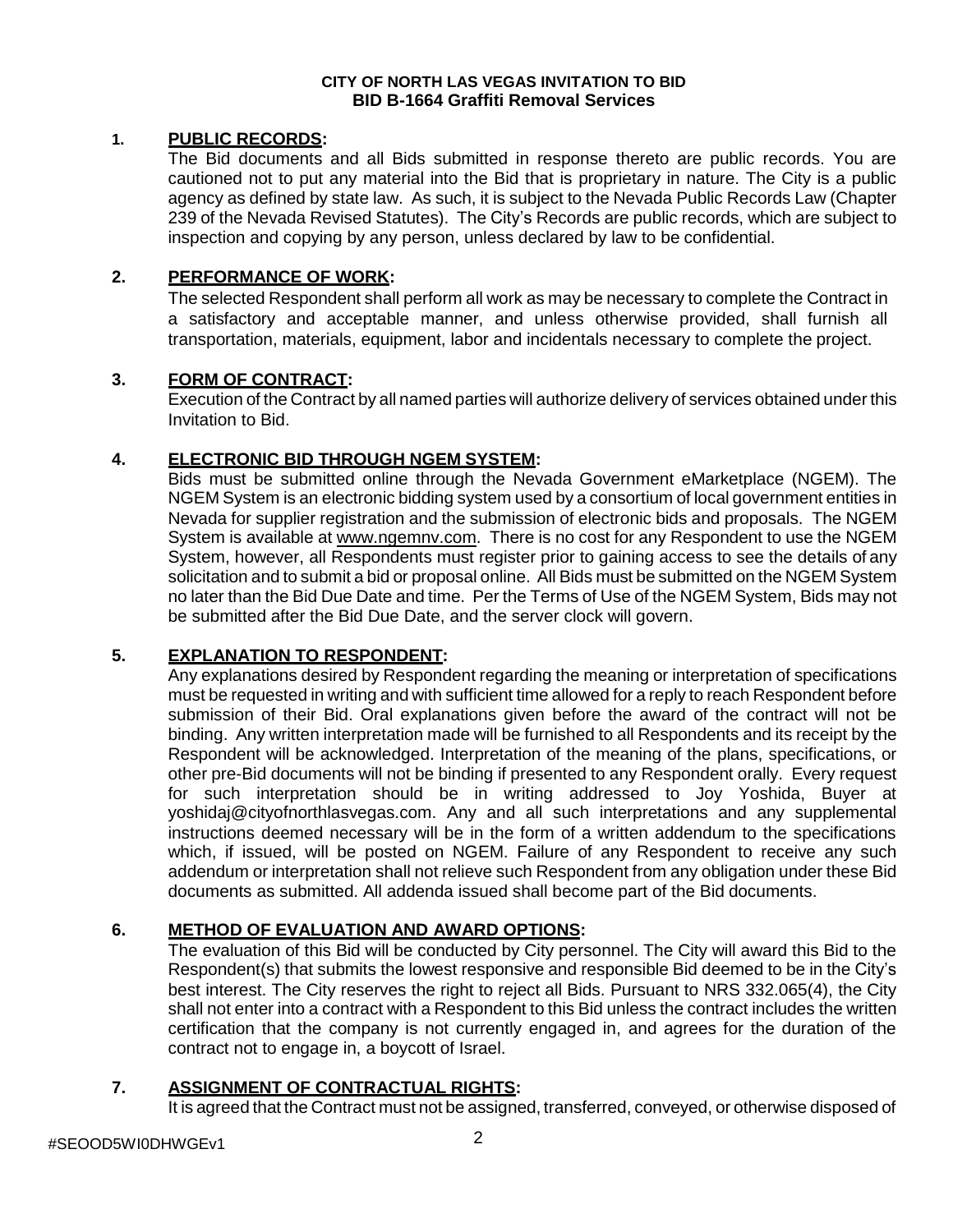by either party in any manner, unless approved in writing by the other party or unless otherwise allowed pursuant to NRS 332.095(2). The Respondent will be an independent contractor for all purposes and no agency, either expressed or implied, exists.

# **8. CONDITIONS OF BID SUBMITTAL:**

- (a) The Bid must be signed by a duly authorized official of the proposing firm or company submitting the Bid.
- (b) No Bid will be accepted from any person, firm, or corporation that is in arrears for any obligation to the City, or that otherwise may be deemed irresponsible or unresponsive by City staff or City Council.
- (c) No Bid will be accepted from any person, firm, or corporation if that person, firm, or corporation or any of its principals are debarred, suspended, proposed for debarment, declared ineligible or voluntarily excluded from transactions with any federal or state department or agency. By signing and submitting a Bid to the City, the Respondent certifies that no current suspension or debarment exists.
- (d) All Bids shall be prepared in a comprehensive manner as to content, but no necessity exists for expensive binders or promotional material.

### **9. BID PROTESTS:**

The City will publish the Recommendation of Award Notification on NGEM. . Any Respondent may file a notice of protest regarding the proposed award of the Contract by the North Las Vegas City Council. Respondents will have five (5) business days from the date the Recommendation of Award is published to submit the written protest to the City Clerk. The written protest must include a statement setting forth, with specificity, the reasons the person filing the protest believes that applicable provisions of the Bid documents or law were violated. At the time a notice of protest is filed, the person filing such notice of protest shall post a bond with a good and solvent surety authorized to do business in the State of Nevada, and supply it to the City Clerk. The bond posted must be in an amount equal to the lesser of: (i) twenty-five percent (25%) of the total value ofthe Bid submitted by the person filing the notice of protest; or (ii) two hundred fifty thousand dollars (\$250,000).

A notice of protest filed in accordance with this section shall operate as a stay of action in relation to the award of the Contract until a determination is made by the North Las Vegas City Council. A person who makes an unsuccessful Bid may not seek any type of judicial intervention until after the North Las Vegas City Council has made a determination on the notice of protest and awarded the contract. Neither the City nor any authorized representative of the City is liable for any costs, expenses, attorney's fees, loss of income, or other damages sustained by a person who submits a Bid, whether or not the person files a notice of protest pursuant to this section.

If a protest is upheld, the bond posted and submitted with the notice of protest will be returned to the person who posted the bond. If the protest is rejected, a claim may be made against the bond by the City in an amount equal to the expenses incurred by the City because of theunsuccessful protest.

### **10. LICENSES:**

All Respondents must provide a copy of all appropriate licenses in accordance with the laws of the State of Nevada, prior to submission of Bids for this project. Upon award, the successful Respondent will be required to obtain a North Las Vegas Business License.

### **11. PUBLIC OPENING:**

Bids received will be opened and the name of the Respondent's company will be read via conference call at the time and place indicated in the Bid documents. Respondents, their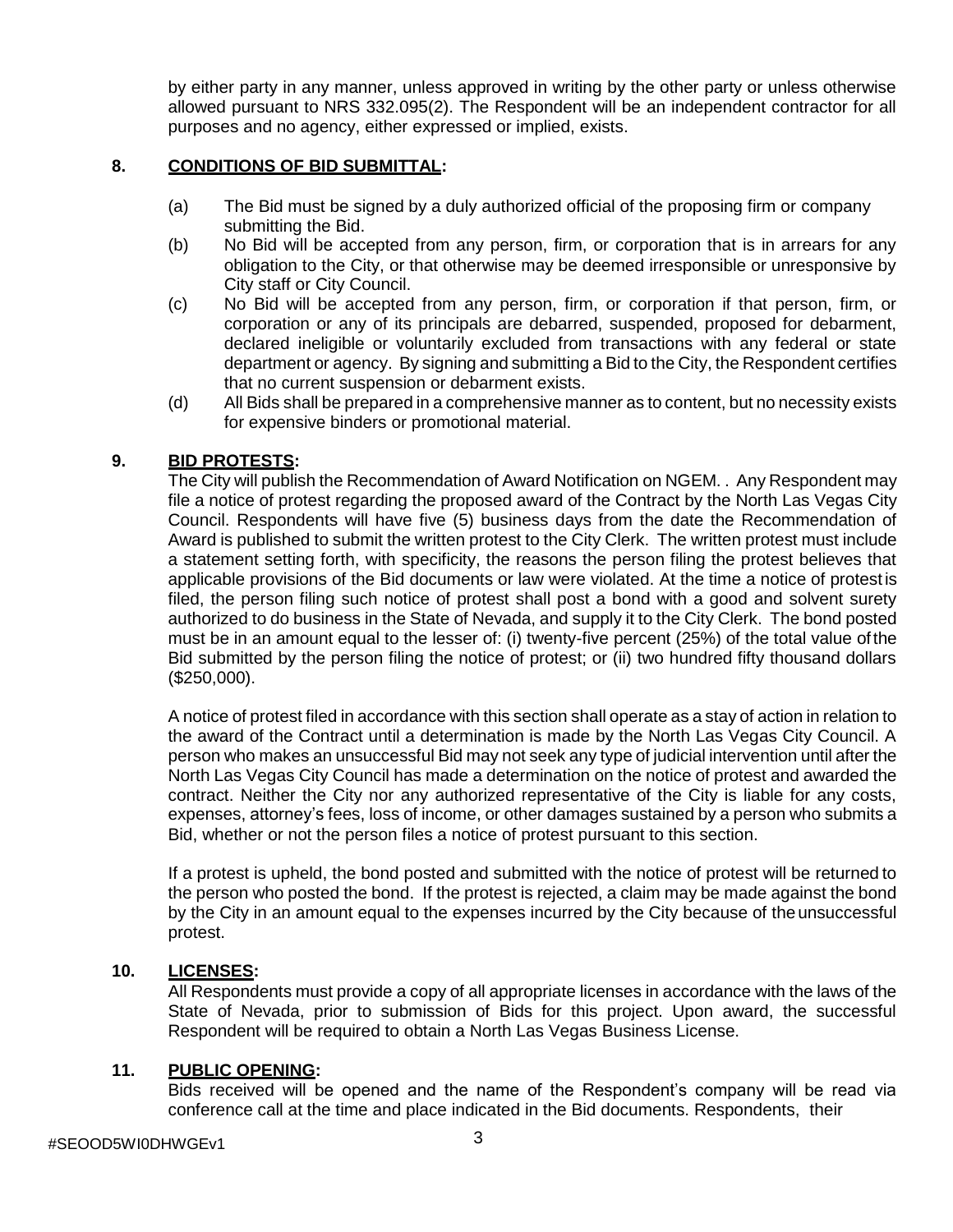authorized agents, and the public are invited to call in. No responsibility will attach to any City official or employee for the pre-opening of, or the failure to open, a Bid not properly addressed or identified.

# **12. TERM OF THE CONTRACT:**

The Contract shall begin on September 6, 2022 and will continue for a term of three years.

### **13. INSURANCE:**

Prior to the commencement of the Contract, the successful Respondent must provide properly executed Certificates of Insurance to the City, which shall clearly evidence all insurance required by the City, including a policy or certificate of comprehensive general liability insurance in which the City, its public officials, officers, employees, agents, and volunteers shall be the named insured or be named as an additional insured. In compliance with this provision, the Respondent may file with the City a satisfactory policy providing a minimum \$1,000,000 "blanket coverage" policy or certificate of insurance. Such insurance will (i) waive subrogation against the City, its officers, agents, servants, and employees; (ii) will be primary and any insurance or self-insurance maintained by the City will apply in excess of, and not contribute with, the insurance required; (iii) will include or be endorsed to cover the Respondent's contractual liability to the City; and (iv) disclose all deductibles and self-insured retentions in the Certificate of Insurance. No deductible or self-insured retention may exceed \$250,000.00 without the City's written approval. Required insurance shall not be canceled, allowed to expire or be materially reduced in coverage until after 30 days' written notice has been given to, and approved in writing by, the City Attorney or the City Risk Manager.

The policy shall provide the following minimum limits:

WORKER'S COMPENSATION INSURANCE: Each successful Respondent shall secure, maintain in full force and effect, and bear the cost of complete Worker's Compensation Insurance in accordance with the Nevada Industrial Insurance Act - Nevada Revised Statutes, Chapter 616A-616D, inclusive, for the duration of the Contract and shall furnish the City, prior to the execution of the Contract, a Certificate of Insurance which meets the requirements of the Nevada Industrial Insurance Act. The City, or any of its officers or employees, will not be responsible for any claims or suits in law or equity occasioned by the failure of the successful Respondent to comply with the provisions of this paragraph. If the successful Respondent has no employees, then Exhibit D- Affidavit of Rejection of Coverage for Workers' Compensation must be completed and submitted with response to this Proposal.

COMMERCIAL GENERAL LIABILITY (CGL): Insurance Services Office Form CG 00 01 covering CGL on an "occurrence" basis, including products and completed operations, property damage, bodily injury and personal & advertising injury with limits no less than \$1,000,000.00 per occurrence. If a general aggregate limit applies, either the general aggregate limit shall apply separately to this project/location (ISO CG 25 03 05 09 or 25 04 05 09) or the general aggregate limit shall be twice the required occurrence limit.

AUTOMOBILE LIABILITY: ISO Form Number CA 00 01 covering any auto (Code 1), or if Contractor has no owned autos, covering hired, (Code 8) and non-owned autos (Code 9), with limit no less than \$1,000,000 per accident for bodily injury and property damage.

PROFESSIONAL LIABILITY (Errors and Omissions): Insurance appropriate to the Provider's profession, with a limit no less than \$1,000,000.00 per occurrence or claim, \$1,000,000.00 aggregate.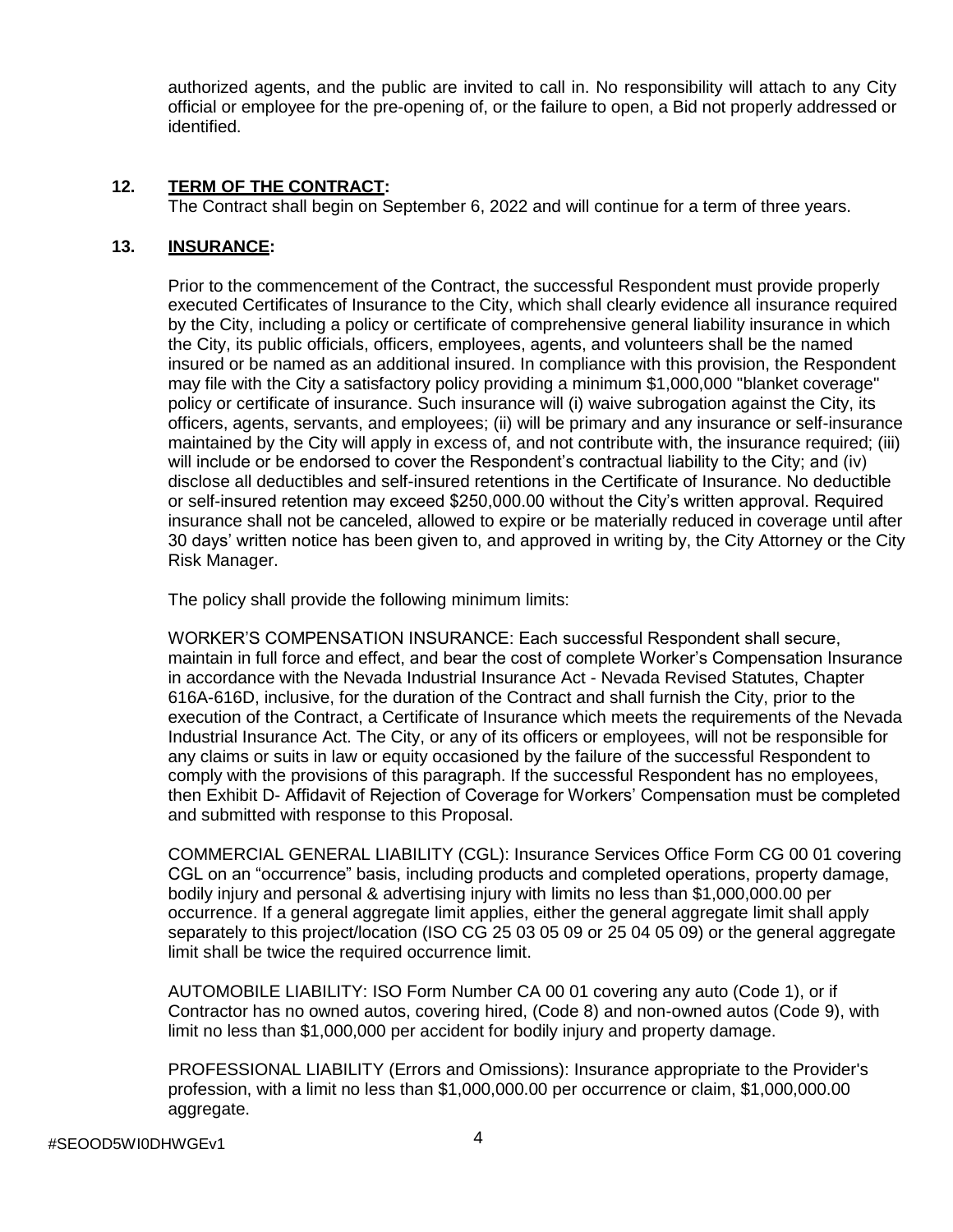CONTRACTORS POLLUTION: Legal Liability with limits no less than \$1,000,000 per occurrence or claim, and \$2,000,000 policy aggregate.

Requested Liability limits can be provided on a single policy or combination of primary and umbrella, so long as the single occurrence limit is met.

The insurance policies are to contain, or be endorsed to contain, the following provisions:

ADDITIONAL INSURED STATUS: The City, its officers, officials, employees, and volunteers are to be covered as additional insureds on the CGL policy with respect to liability arising out of work or operations performed by or on behalf of the Contractor including materials, parts or equipment furnished in connection with such work or operations. General liability coverage can be provided in the form of an endorsement to the Contractor's insurance (at least as broad as ISO Form CG 20 10 11 85 or both CG 20 10, CG 20 26, CG 20 33, or CG 20 38; and CG 20 37 forms if later revisions used).

PRIMARY COVERAGE: For any claims related to this contract, the Provider's insurance coverage shall be primary insurance coverage at least as broad as ISO CG 20 01 04 13 as respects the City, its officers, officials, employees, and volunteers. Any insurance or selfinsurance maintained by the City, its officers, officials, employees, or volunteers shall be excess of the Provider's insurance and shall not contribute with it.

NOTICE OF CANCELLATION: Each insurance policy required above shall provide that coverage shall not be canceled, except with notice to the City.

WAIVER OF SUBROGATION: Provider hereby grants to the City a waiver of any right to subrogation which any insurer of said Provider may acquire against the City by virtue of the payment of any loss under such insurance. Provider agrees to obtain any endorsement that may be necessary to affect this waiver of subrogation, but this provision applies regardless of whether or not the City has received a waiver of subrogation endorsement from the insurer.

The Workers' Compensation policy shall be endorsed with a waiver of subrogation in favor of the City for all work performed by the Provider, its employees, agents, and subcontractors.

SELF-INSURED RETENTIONS: Self-insured retentions must be declared to and approved by the City. The City may require the Provider to purchase coverage with a lower retention or provide proof of ability to pay losses and related investigations, claim administration, and defense expenses within the retention.

ACCEPTABILITY OF INSURERS: Insurance is to be placed with insurers authorized to conduct business in the state with a current A.M. Best's rating of no less than A:VII, unless otherwise acceptable to the City.

CLAIMS MADE POLICIES: If any of the required policies provide claims-made coverage:

The Retroactive Date must be shown, and must be before the date of the contract or the beginning of contract work.

Insurance must be maintained and evidence of insurance must be provided for at least five (5) years after completion of the contract of work.

If coverage is canceled or non-renewed, and not replaced with another claims-made policy form with a Retroactive Date prior to the contract effective date, the Provider must purchase "extended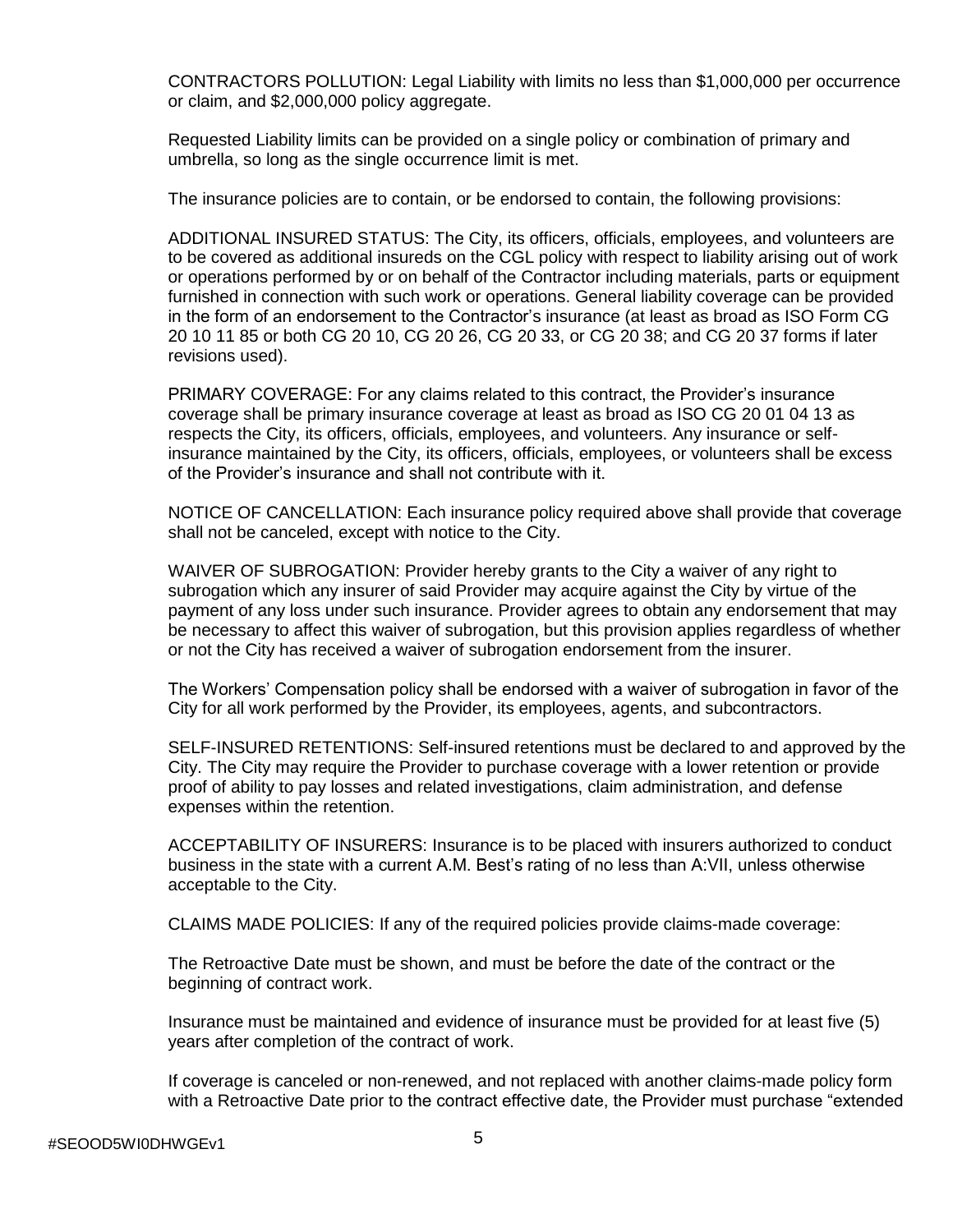reporting" coverage for a minimum of five (5) years after completion of work.

VERIFICATION OF COVERAGE: Provider shall furnish the City with original certificates and amendatory endorsements or copies of the applicable policy language effecting coverage required by this clause. All certificates and endorsements are to be received and approved by the City before work commences. However, failure to obtain the required documents prior to the work beginning shall not waive the Provider's obligation to provide them. The City reserves the right to require complete, certified copies of all required insurance policies, including endorsements required by these specifications, at any time.

SPECIAL RISKS OR CIRCUMSTANCES: The City reserves the right to modify these requirements, including limits, based on the nature of the risk, prior experience, insurer, coverage, or other special circumstances.

Such insurance shall include the specific coverage set out herein and be written for NOT LESS THAN the limits of liability and coverage provided in the "Insurance Service Office", or required by law and other governing agencies, whichever is greater. The cost of this insurance shall be deemed included in the Proposal prices and no additional compensation will be made.

In addition, the Respondent shall furnish evidence of a commitment by the insurance company to notify the City by registered mail of the expiration or cancellation of the insurance policies required not less than 30 days before the expiration or cancellation is effective.

# **14. INDEMNITY:**

The successful Respondent agrees to defend, indemnify, and hold the City, its officers, agents, and employees, harmless from any and all liabilities, causes of action, claims, damages, losses, expenses, proceedings, actions, judgements, reasonable attorneys' fees, and court costs which the City suffers or its officers, agents, or employees suffer, as a result of, or arising out of, the negligent or intentional acts or omissions of Respondent, its subcontractors, agents, and employees, in the fulfillment or performance of the work described herein until such time as the applicable statutes of limitation expire.

# **15. PROVISIONS PROVIDED BY LAW:**

Each and every provision and clause required by law to be inserted in the Contract shall be read and enforced as though it were included herein, and if through mistake or otherwise any such provision is not inserted, or is not correctly inserted, then upon the application of either party the Contract forthwith shall be physically amended to make such insertion or correction. The Respondent's attention is directed to the fact that all applicable city, county, state, and federal laws, and the rules and regulations of all authorities having jurisdiction over the project shall apply to the Contract throughout its duration and such laws, rules, and regulations will be deemed to be included in the Contract the same as though they had been written out in full herein.

# **16. ADDENDA INTERPRETATIONS:**

If it becomes necessary to revise any part of this Bid, a written or electronic addendum will be provided publicly. The City is not bound by any oral clarifications changing the scope of work for this project.

# **17. CANCELLATION OF CONTRACT:**

The City reserves the right to cancel the award or execution of any contract at any time before the Contract has been approved by the City Council without any liability or claims thereof against the City.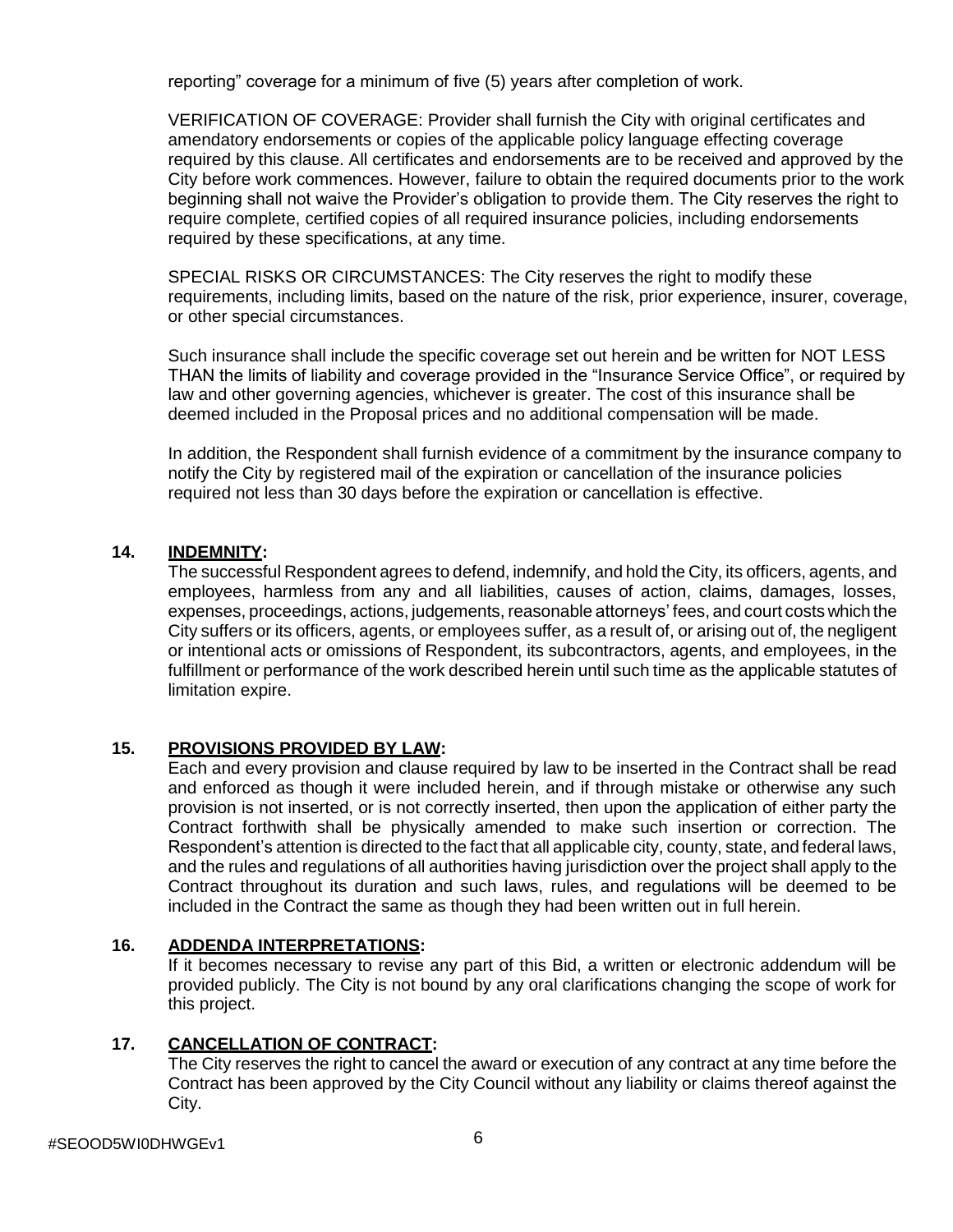# **18. TERMINATION FOR CONVENIENCE:**

The City shall have the right at any time to terminate further performance of the Contract, in whole or in part, for any reason whatsoever (including no reason). Such termination shall be effected by written notice from the City to the Respondent, specifying the extent and effective date of the termination. On the effective date of the termination, the successful Respondent shall terminate all work and take all reasonable actions to mitigate expenses. The successful Respondent shall submit a written request for incurred costs for services performed through the date of termination within 30 days of the date of termination. All requests for reimbursement of incurred costs shall include substantiating documentation requested by the City. In the event of such termination, the City agrees to pay the successful Respondent, thirty days after receipt of a correct, adequately documented written request. The City's sole liability under this Paragraph is for payment of the costs for the services requested by the City and actually performed by the successful Respondent.

# **19. TAXES:**

The City is exempt from state, retail, and federal excise taxes. The Bid price must be net, exclusive of taxes.

# **20. EXCEPTIONS:**

Each Respondent must list on a separate document any exceptions to specifications and attach it to their Bid. Exceptions, deviations, or contingencies requested in Respondent's bid response, while possibly necessary in the view of the Respondent, may result in lower scoring or disqualification of a Bid response. **A template of the City of North Las Vegas Service Agreement is attached in Exhibit F. Any and all exceptions to this document must be declared at the time of submission.**

### **21. FISCAL FUNDING OUT:**

In the event the City fails to appropriate funds for the performance of the Contract, the Contract will terminate once the existing funds have been exhausted.

# **22. LIMITATION OF FUNDING:**

The City reserves the right to reduce estimated or actual quantities, in whatever amount necessary, without prejudice or liability to the City, if funding is not available or if legal restrictions areplaced upon the expenditure of monies for the services required under the Contract.

### **23. ESCALATION:**

Prices may not be increased during the term of the Contract.

### **24. AUDIT OF RECORDS:**

- (a) The successful Respondent agrees to maintain financial records pertaining to all matters relative to this Bid in accordance with standard accounting principles and procedures and to retain all records and supporting documentation applicable to this Bid for a period of three (3) years after completion of this Bid and any subsequent extensions thereof. All records subject to audit findings shall be retained for three (3) years after such findings have been resolved. In the event the successful Respondent goes out of existence, the successful Respondent shall turn over to the City all of its records relating to this Bid. The successful Respondent agrees to give the City access to records immediately upon request.
- (b) The successful Respondent agrees to permit the City or the City's designated representative(s) to inspect and audit its records and books relative to this Bid at any time during normal business hours and under reasonable circumstances and to copy and/or transcribe any information concerning successful Respondent's operation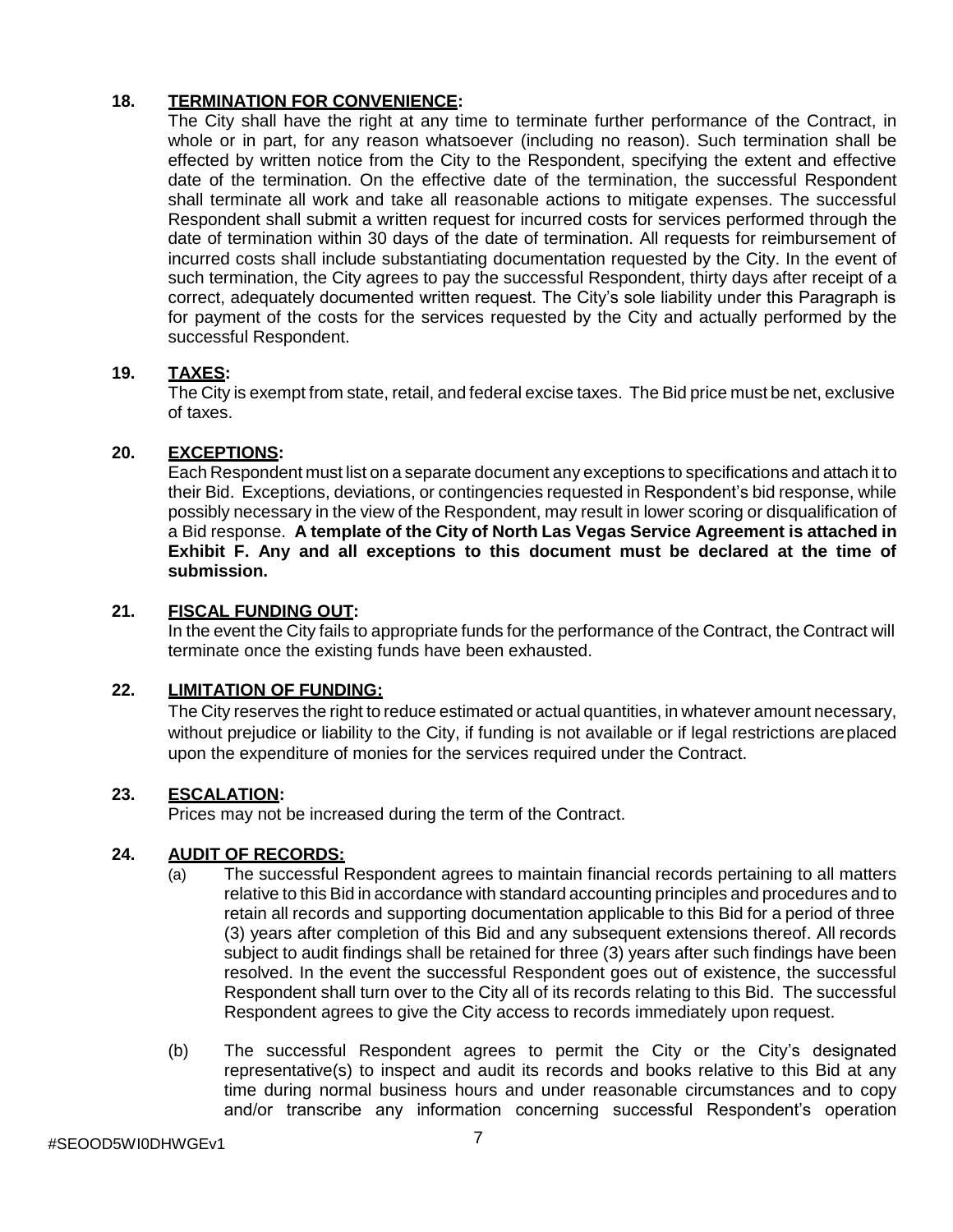hereunder, at the City's discretion. The successful Respondent further understands and agrees that said inspection and audit would be exercised upon written notice. If the successful Respondent or its records and books are not located within Clark County, Nevada, and in the event of an inspection and audit, successful Respondent agrees to deliver the records and books or have the records and books delivered to the City or the City's designated representative(s) at an address within the City as designated by the City. If the City or the City's designated representative(s) finds that the records and books delivered by the successful Respondent are incomplete, the successful Respondent agrees to pay the City's or the City's representative(s)' costs to travel (including travel, lodging, meals, and other related expenses) to the successful Respondent's offices to inspect, audit, retrieve, copy and/or transcribe the complete records and books. The successful Respondent further agrees to permit the City or the City's designated representatives to inspect and audit, as deemed necessary, all records of this project relating to finances, as well as other records including performance records that may be required by relevant directives of funding sources of the City.

- (c) If, at any time during the term of this Bid, or at any time after the expiration or termination of the Bid, the City or the City's designated representative(s) finds the dollar liability is less than payments made by the City to the successful Respondent, the successful Respondent agrees that the difference shall be either: (i) repaid immediately by the successful Respondent to the City or (ii) at the City's option, credited against any future billings due the successful respondent.
- (d) The successful Respondent must assert its right to an adjustment under this clause within 30 days from the date of receipt of the written order; however, if the City decides that the facts justify, the City may receive and act upon an invoice submitted before final payment of the Bid.
- (e) The successful Respondent shall provide current, complete, and accurate documentation to the City in support of any equitable adjustment. Failure to provide adequate documentation, within a reasonable time after a request from the City will be deemed a waiver of the successful respondent's right to dispute.

### **25. INDEPENDENT CONTRACTOR:**

In the performance of services under the Contract, the successful Respondent and any other persons employed by it shall be deemed to be an independent contractor and not an agent or employee of the City. The City shall hold the successful respondent company ("Company") as the sole responsible party for the performance of the Contract. The Respondent shall maintain complete control over its employees. Nothing contained in this Invitation to Bid, the Contract, or awarded by the City shall create a partnership, joint venture, or agency. Neither party shall have the right to obligate or bind the other party in any manner to any third party. The Contract may not be subcontracted.

#### **26. COMPANY PERSONNEL:**

The successful Respondent is solely responsible for the supervision and control of its staff performing work under the Contract; however, the City reserves the right to request removal from its premises the successful Respondent's "on site" staff personnel for just cause, and the successful Respondent shall take reasonable action to comply with the request. Upon award of the Contract, a listing of all personnel authorized to participate in the awarded program shall be submitted and included as part of the executed agreement. The successful Respondent (and employees performing work) may be required to go through a City Background check which can be coordinated with the City's HR department if the successful Respondent will be performing work on City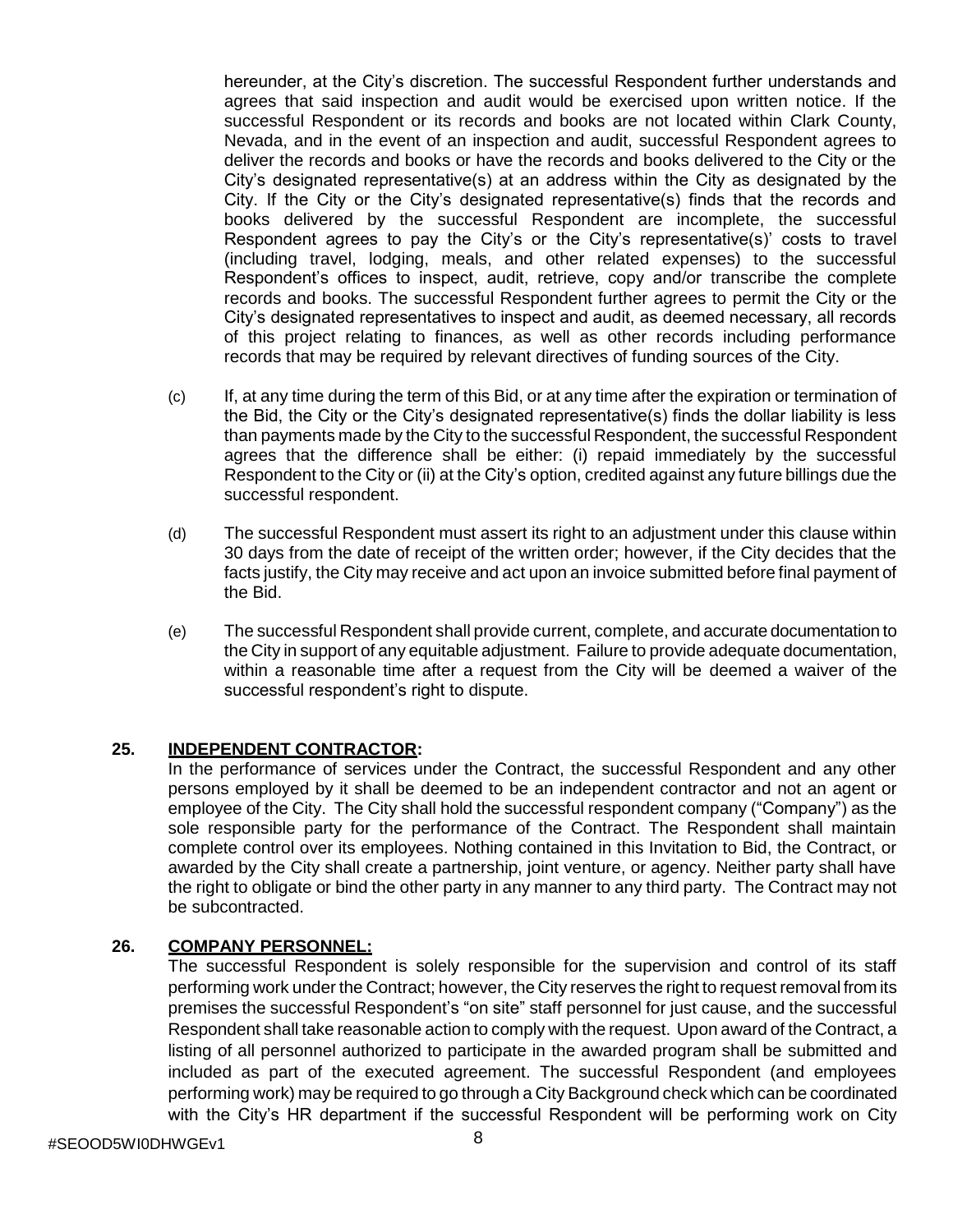Property or have access to the City's network or data. Successful Respondent shall be notified during the contract phase what background check requirements apply to the contract.

#### **27. KEY PERSONNEL:**

The City designates Joy Yoshida, Buyer, as the responsible party for managing this Bid Advertisement. She can be reached at 702-633-1745or at [yoshidaj@cityofnorthlasvegas.com](mailto:yoshidaj@cityofnorthlasvegas.com) and is available Monday through Thursday from 6:30 am to 4:00 pm.

The City also designates Bobby Mayes, Technical Services Supervisor, as the project manager for this service. He can be contacted at 702-633-1248 or at mayesb@cityofnorthlasvegas.com and is available Monday through Thursday from 5:30 am to 3pm.

The cutoff date for any questions regarding this is **June 21, 2022, at 12:00 p.m**. **Local Time**. **Any questions submitted beyond this cut off time will not be answered.**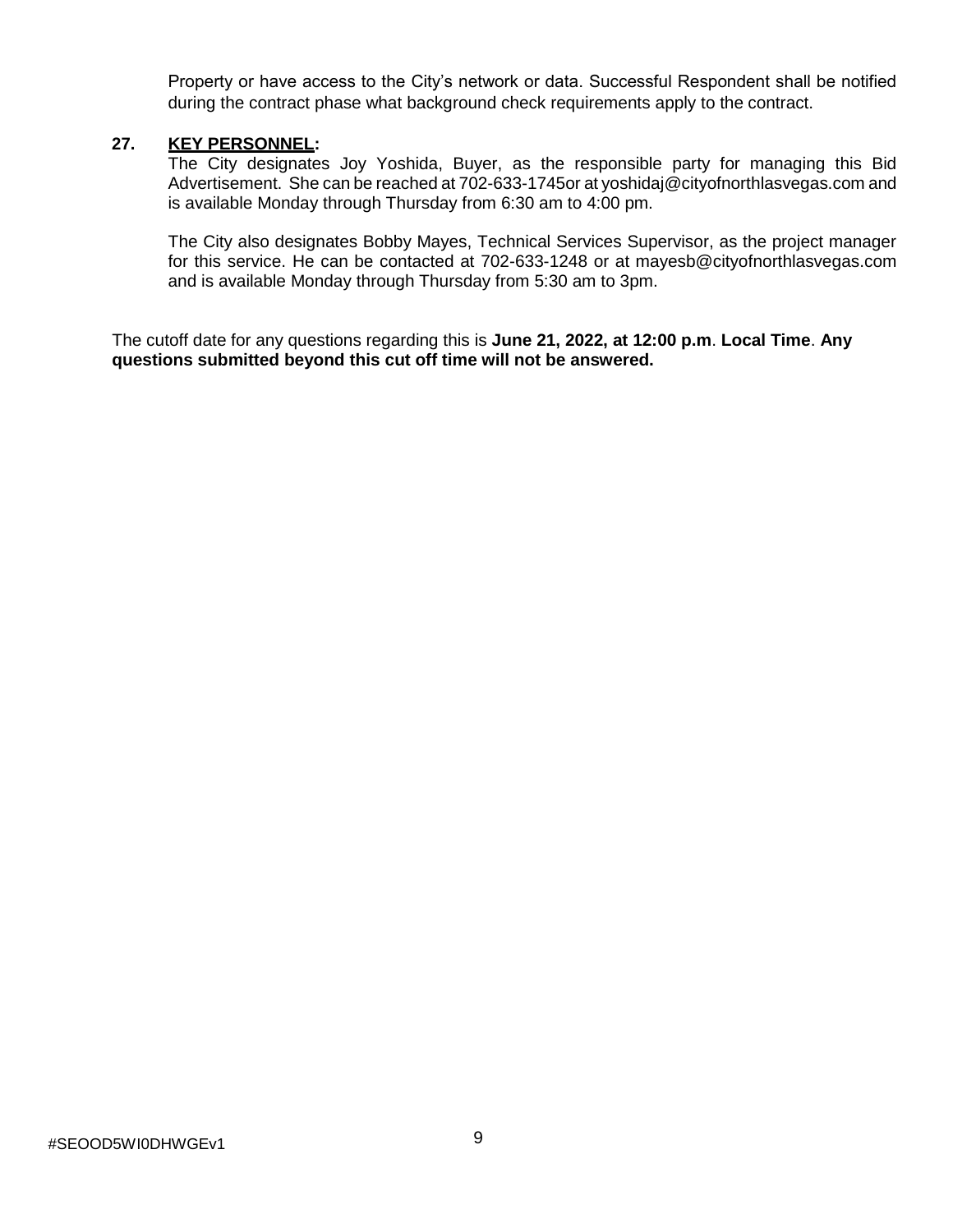#### **CITY OF NORTH LAS VEGAS INVITATION TO BID BID B-1664 Graffiti Removal Services**

#### **DEFINITIONS**

**Bid** - document submitted by Respondent in NGEM to the City of North Las Vegas offering the product or service that meets the requested specifications. Respondent will fill out the bid document with their price offering and complete all required documents

**Certificates of Insurance** – a document issued by an insurance company/broker that is used to verify the existence of insurance coverage under specific conditions granted to listed individuals. This document should list the effective date of the policy, the type of insurance coverage provided and the type and dollar amount of applicable liability and shall list the City of North Las Vegas, its public officials, officers, employees, agents, and volunteers, as an additional insured.

**City** - the City of North Las Vegas.

**City Attorney** – the lawyer employed by the City, who is legally appointed as legal counsel to transact business on the City's behalf.

**City Clerk** - a public officer charged with recording the official proceedings and vital statistics of the City.

**City Council** - the legislative body that governs the city.

**City Manager** - a person not publicly elected but appointed by the City Council to manage the City.

**City Records** - information, minutes, files, accounts or other records which the City is required to maintain, and which must be accessible to scrutiny by the public.

**City Staff** - any person currently employed by the City.

**Contract** – the written agreement between the City and the Respondent selected by the City as having the best Proposal, as approved by City Council and fully executed by the parties.

**Invitation to Bid** - the official legal published advertisement of the bid requirements.

**Key Personnel** - defined City employees listed in Paragraph 27.

**Pre-Bid Meeting** – a meeting that Respondent may attend to have the project requirements defined. This allows the Respondent to ask questions necessary to enable Respondent to provide a bid.

**Nevada Public Records Law** – as defined in NRS Chapter 239.

**Purchasing Department** – Department that reviews the bids for compliance to specifications, reviews the pricing, and awards the bid to the most responsive and responsible Respondent.

**Recommendation of Award Notification** – notification to the general public the City has recommended a Respondent who has been selected based on having the best bid/proposal by meeting the Criteria listed in the bid/Proposal documents. This Recommendation of Award goes to the City Council and upon City Council approval will be selected to fulfill the requirements as outlined in the bid.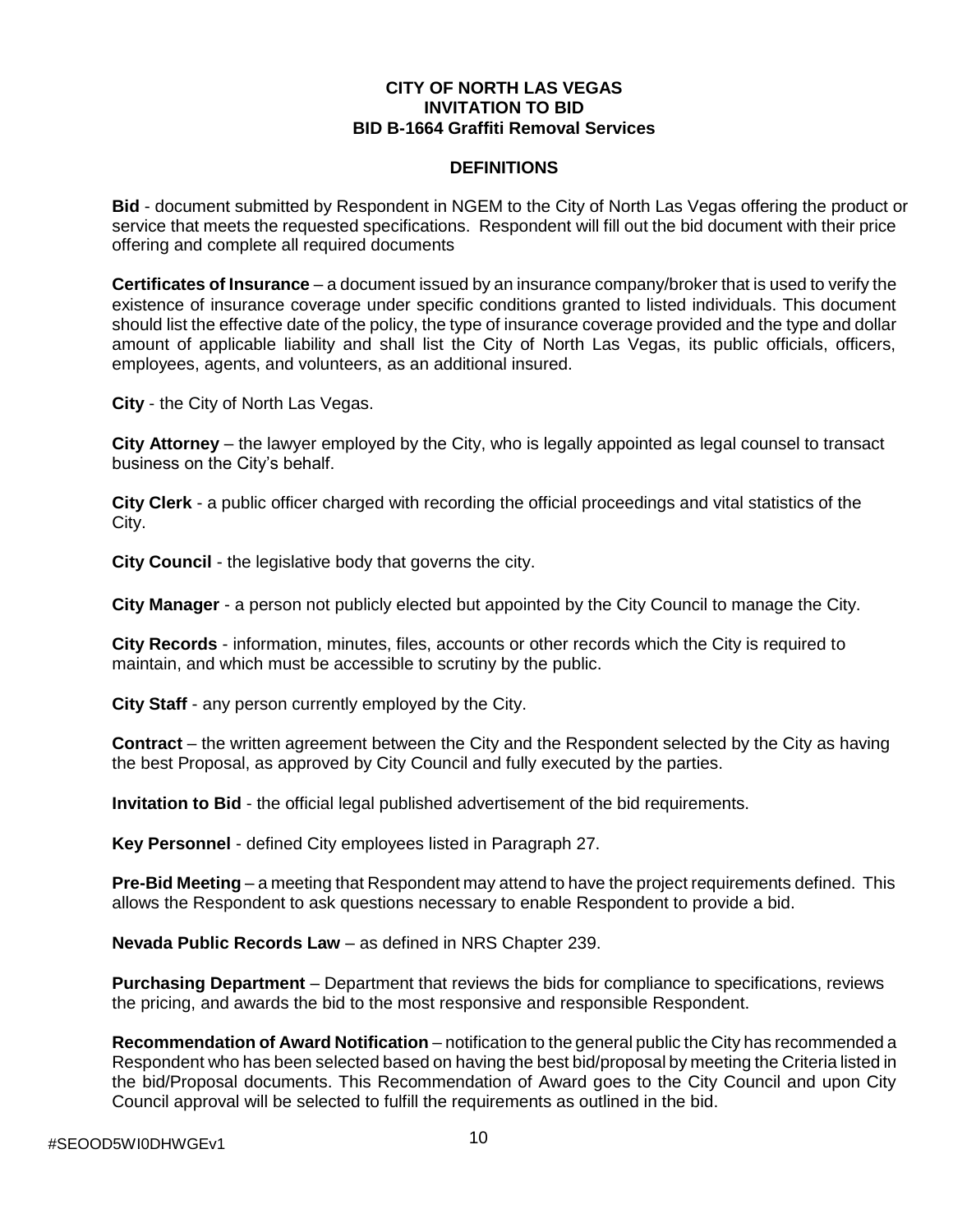**Representative** – person who represents a company and compiles questions to enable the company to submit a bid that accurately identifies the City's requirements.

**Respondent** – Vendor who offers the requested product or service to the City on the official bid document.

**Subcontractor** – a person who, or business that, contracts to provide some service or material necessary for the performance of another's contract.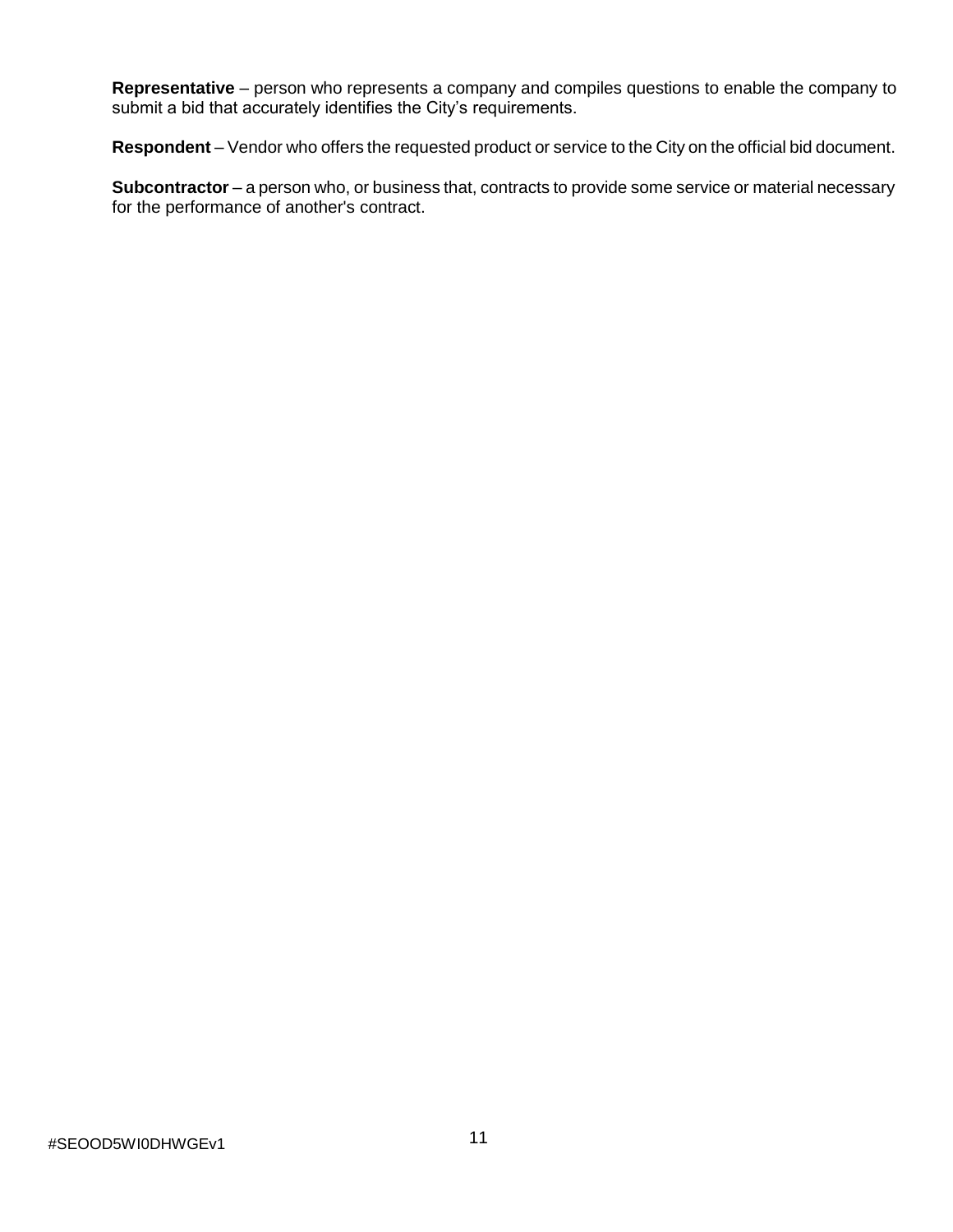#### **CITY OF NORTH LAS VEGAS INVITATION TO BID BID B-1664 Graffiti Removal Services SCOPE OF WORK**

#### **1. Scope of Work:**

**Definition**: "Graffiti" means unauthorized markings, such as initials, monikers, slogans, inscriptions, figures, marks, or drawings commonly known and referred to as graffiti, whether it be stickers, attached, written, spray-painted, etched, or sketched on a sidewalk, wall, building, fence, sign, or any other public or private surface.

**Scope of Work**: The work consists of performing all operations for graffiti abatement and/or removal, including, but not limited to paints, marking pens and stickers from various surfaces on public property.

The selected vendor will remove graffiti from surfaces and structures in the City of North Las Vegas. Graffiti abatements will be conducted on publicly, City-owned property to include trails, parks, flood channels, and walls within the identified work description areas.

For sidewalks and crosswalks and roadways, the awarded vendor will be expected to comply with requirements outlined in the Manual on Uniform Traffic Control Devices (MUTCD), which can be located at [www.mutcd.fhwa.dot.gov](http://www.mutcd.fhwa.dot.gov/) website. All required traffic control equipment will be provided by the vendor.

Rubicon Coating, if needed, will be provided by the City at no additional cost to the vendor. The City also reserves the right to approve or disapprove the chemicals that the vendor uses. The vendor may occasionally be required to provide written affidavits, or other documentation, of services provided to the City in any subsequent legal proceedings, during the duration of the contract

**Minimum Qualifications:** The vendor must have a "C-4 Painting and Decorating License" issued by the Nevada State Contractor's Board.

The vendor shall be in the business of providing graffiti abatement services on large commercial projects and preferably public entity projects for a minimum of three years.

The vendor must provide two (2) full-time employees (40 work hours per week each) with coverage seven days per week, including a minimum of four hours working time on weekends, and the ability to stagger shifts. The vendor must provide two fully equipped vehicles that are capable of working in roadways around traffic.

#### **General Requirements:**

- Employee skill level at a journeyman painter level.
- Abate graffiti from various surfaces by use of paint, heated pressurized water, pressurized soda blaster and chemicals.
- Paint over graffiti matching color of surface.
- Apply protective graffiti resistant coatings to surfaces.
- Patrol identified "Work Description" areas to remove graffiti.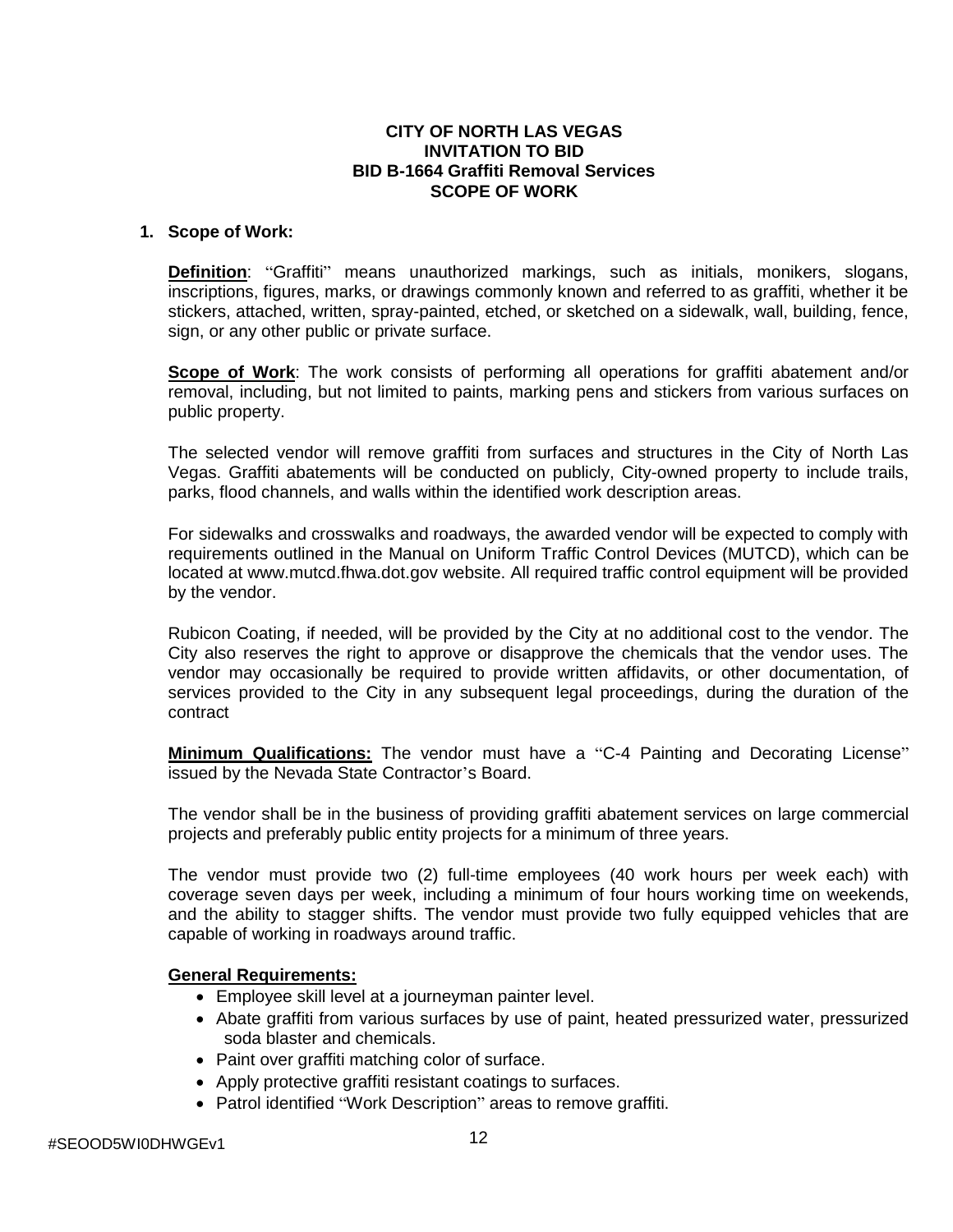- Respond to graffiti removal requests as directed by department administration.
- Document work location, photograph graffiti, and provide department administration with records of all work completed.
- Work at the height of two story buildings

**Primary Work Locations**: This work may be conducted anywhere within the municipality of North Las Vegas. Some of the main areas the vendor will be working in are in the main traffic corridors to include:

- 1. Aviary Park
- 2. Boris Terrace Parks
- 3. Cheyenne Sports Complex
- 4. City View Park
- 5. College Park
- 6. Deer Springs Park
- 7. Desert Horizons Park
- 8. Eldorado Park
- 9. Flores Park
- 10. Gold Crest Park
- 11. Goynes Park
- 12. Harke Park
- 13. Herbert Memorial Park
- 14. Joe Kneip Park
- 15. Monte Vista Park
- 16. Nature Discovery Park
- 17. Petitti Park
- 18. Richard Tam Park
- 19. Sandstone Park
- 20. Seastrand Park
- 21. Tonopah Park
- 22. Tropical Breeze Park
- 23. Valley View Park
- 24. Walker Memorial Park
- 25. Willie McCool Park
- 26. Windsor Park
- 27. Kiel Ranch Park
- 28. Trails from 215 north to Owens
- 29. Flood Channels from 215 north to Owens

### **2. Contractors' Responsibilities:**

The selected respondent shall perform all work as may be necessary to complete the Contract in a satisfactory & acceptable manner. The contractor shall furnish all transportation, materials, equipment, labor, and incidentals necessary to complete the project on time. All work performed will be inspected prior to making payments.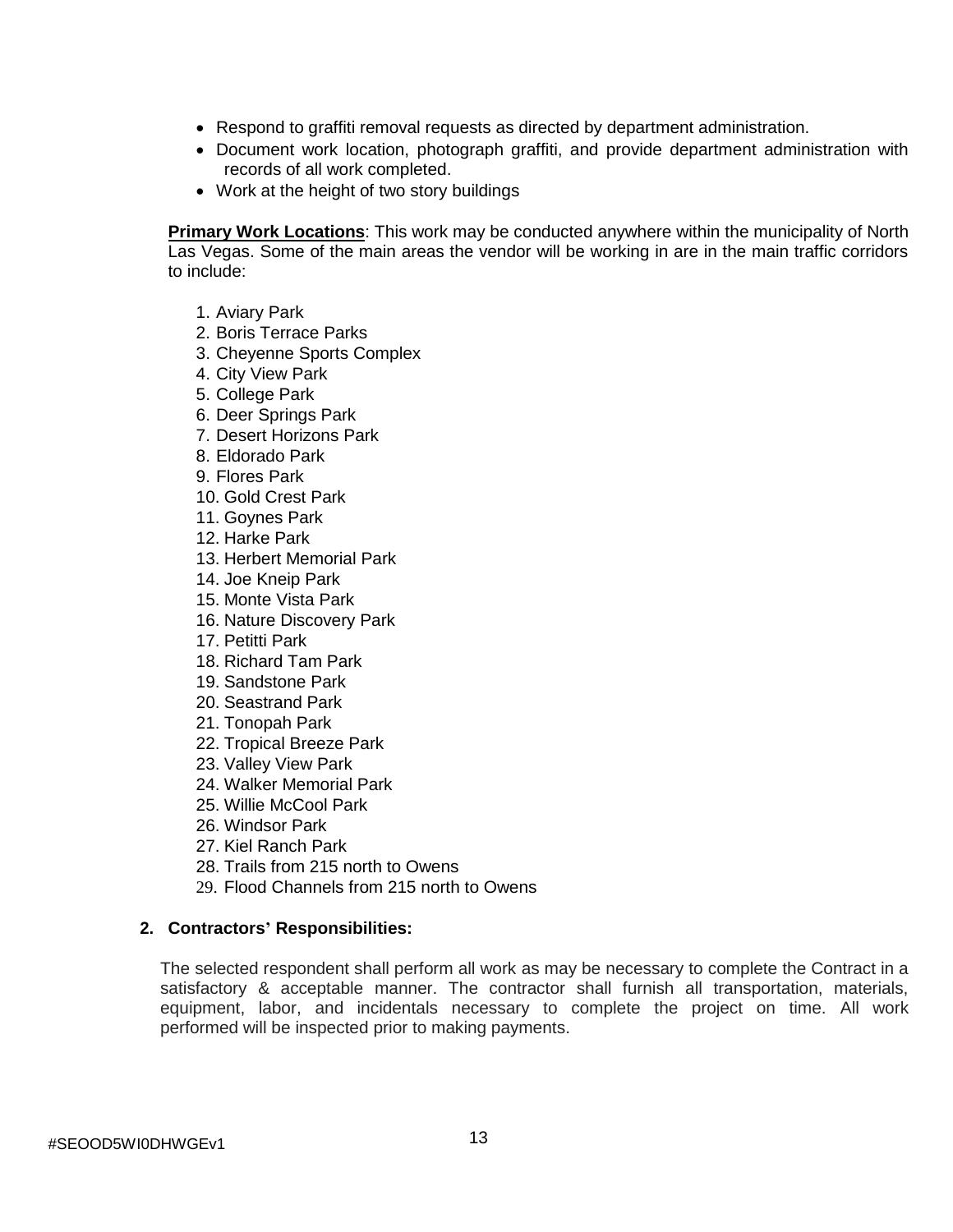#### **CITY OF NORTH LAS VEGAS INVITATION TO BID BID B-1664 Graffiti Removal Services**

# **EXHIBIT LISTING**

**Exhibit A** - Offer Statement and Business Information which consists of the following:

- (a) An individual authorized to bind the Company should sign the statement, and the date signed should follow the signature.
- (b) Provide the name and phone number of the representative authorized to negotiate on behalf of the Respondent and answer questions regarding the Bid.
- (c) Provide copies of all Respondent's held state and local licenses applicable to performance of the subject potential Contract. Any Respondent conducting business must have a City of North Las Vegas Business License upon award of the contract. Information concerning City Business License requirements and fees may be obtained by calling the Business Services Division at 702-633-1520. However, a business license is not required to provide a Bid to the City.
- (d) Acknowledgement of any Bid addenda.

**Exhibit B** – Qualifications and Experience of Respondent

**Exhibit C** –Affidavit of Rejection of Coverage for Workers' Compensation under NRS 616B.627 and NRS 617.210 (If applicable, this form must also be notarized)

**Exhibit D** – Non-Collusion Affidavit \*\* this form must be notarized \*\*

**Exhibit E** – Written Certification Required by NRS 332.065(3) for contracts with an estimated annual amount required for performance that is in excess of \$100,000.00.

**Exhibit F –** Template of City of North Las Vegas Service Agreement. Any and all exceptions to the terms this agreement with explanation must be turned in with electronic submission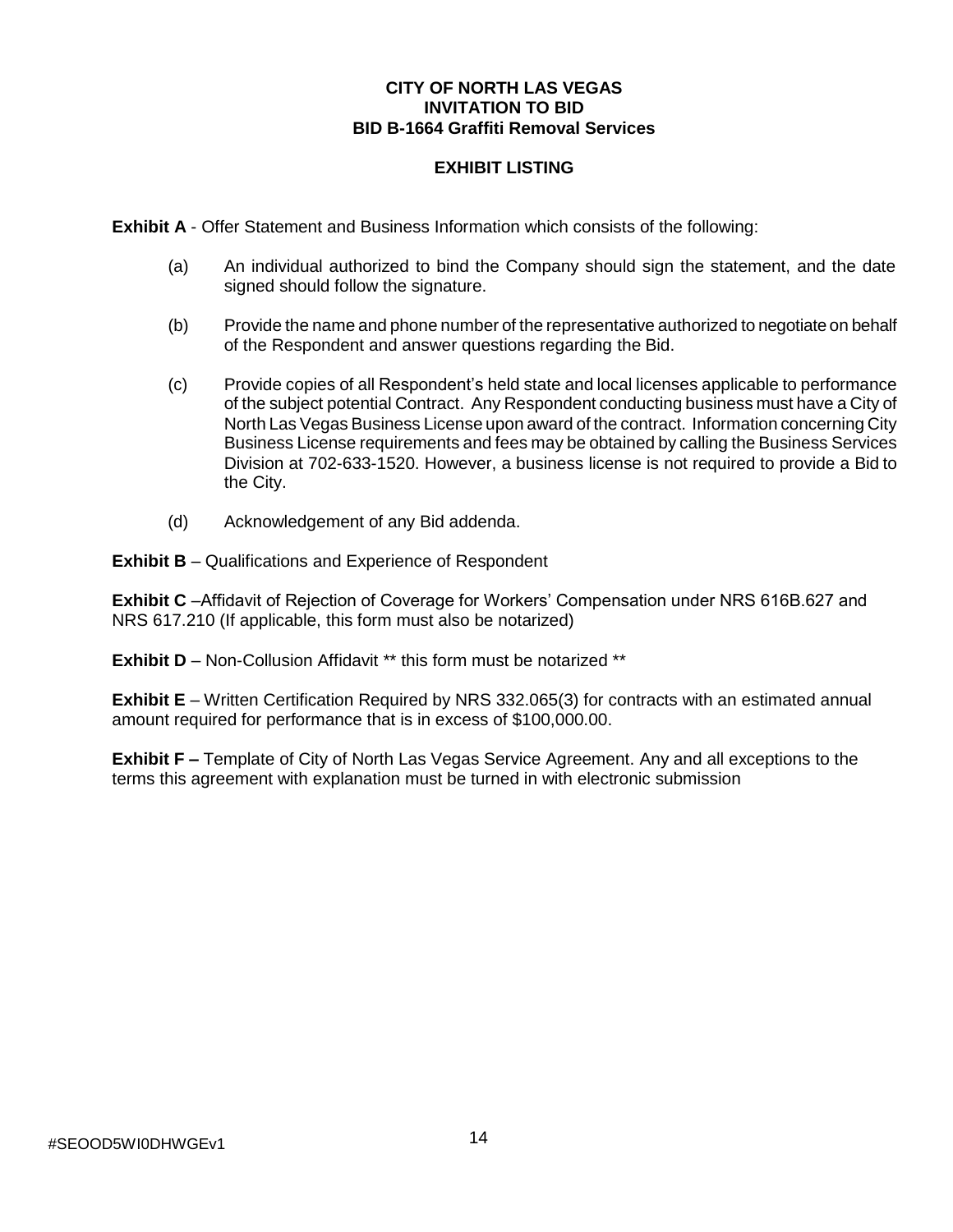#### **CITY OF NORTH LAS VEGAS INVITATION TO BID BID B-1664 Graffiti Removal Services**

#### **EXHIBIT A OFFER STATEMENT AND BUSINESS INFORMATION**

This Bid is submitted in response to **BID B-1664 Graffiti Removal Services** and constitutes an offer by this company to enter into a contract as described herein.

| AUTHORIZED SIGNATURE NAME (TYPE OR PRINT)<br><b>AUTHORIZED SIGNATURE</b> |                                                                                                                     | <b>LEGAL NAME OF RESPONDENT</b><br><b>DATE</b> |  |
|--------------------------------------------------------------------------|---------------------------------------------------------------------------------------------------------------------|------------------------------------------------|--|
|                                                                          |                                                                                                                     |                                                |  |
|                                                                          | ADDRESS OF RESPONDENT                                                                                               |                                                |  |
| <b>CITY</b>                                                              | <b>STATE</b>                                                                                                        | <b>ZIP CODE</b>                                |  |
|                                                                          |                                                                                                                     |                                                |  |
|                                                                          | CNLV-BUSINESS LICENSENO: CNLV-BUSINESS LICENSENO:                                                                   |                                                |  |
|                                                                          | A COPY OF MY CNLV BUSINESS LICENSE IS ATTACHED (if applicable)                                                      |                                                |  |
|                                                                          |                                                                                                                     |                                                |  |
|                                                                          |                                                                                                                     |                                                |  |
| <b>FOR INFORMATIONAL PURPOSES ONLY</b>                                   | Is this Respondent a Minority, Women or Disabled Veteran Business Enterprise?<br>No Yes If YES specify MBE WBE DVBE |                                                |  |

Has this Respondent been certified as a Minority, Women or Disabled Veteran Business Enterprise? No Yes If YES specify Certifying Agency Please attach a copy of your certification.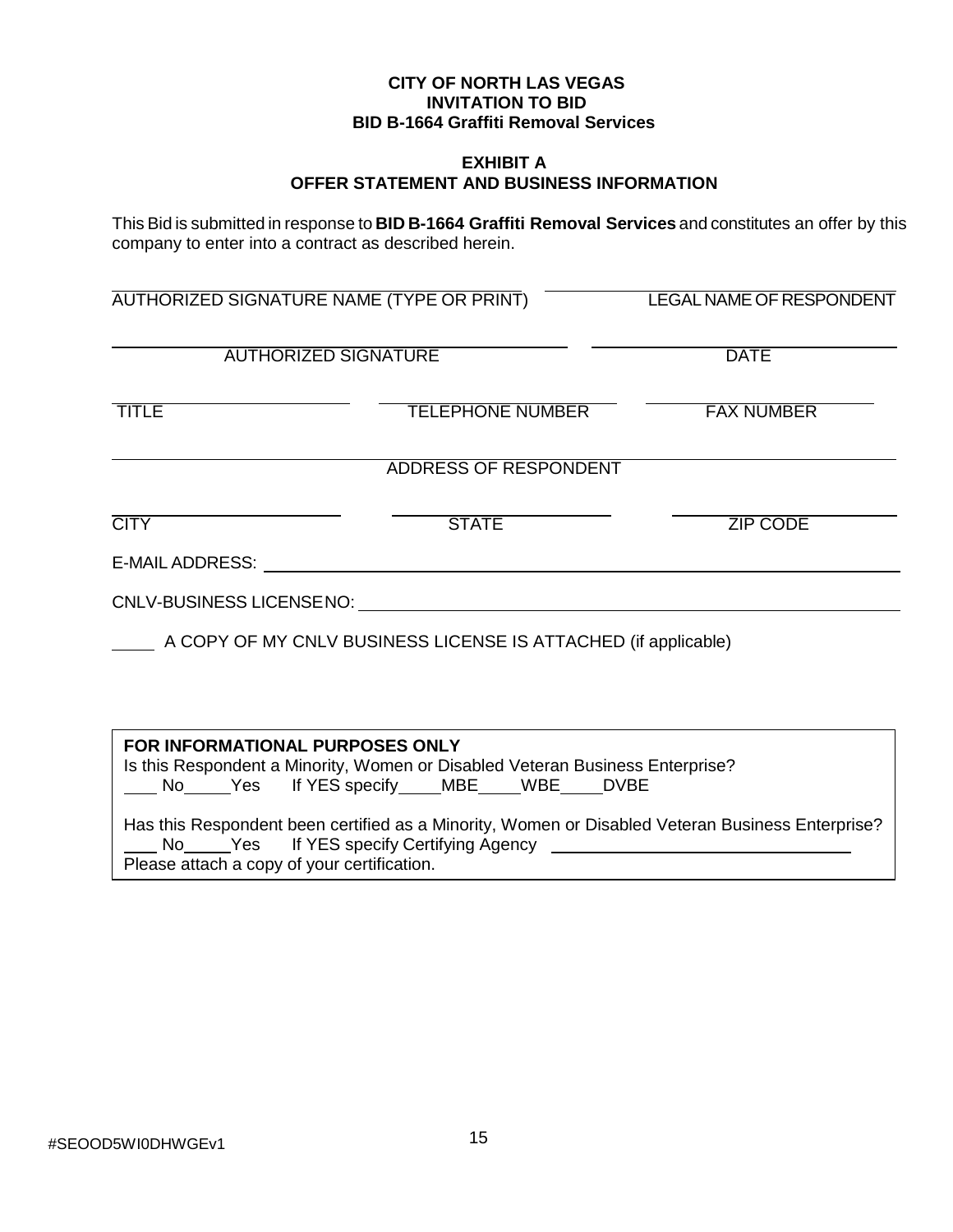#### **CITY OF NORTH LAS VEGAS INVITATION TO BID BID B-1664 Graffiti Removal Services EXHIBIT B QUALIFICATIONS AND EXPERIENCE OF RESPONDENT**

#### **Name:**

1. Respondent shall provide a brief description of the Responder's qualifications and experience, and number of years in operation.

Provide 3 examples of contracts similar in size and scope that have been completed in the past 5 years. The City reserves the right to verify references for the companies identified. Ensure references have given permission to be contacted by the City. **Example Contract 1:** Company Name: Company Address: Point of Contact: Phone Number: Phone Number: E-Mail Address: Brief Description of Contract Scope: \_\_\_\_\_\_\_\_\_\_\_\_\_\_\_ Term of Contract (Base plus Option Years): Year of Base Contract Award: Year Contract Completed: Base Contract Amount: \$ Total Contract Amount (including all option years) \$ Did the contract contain a liquidated damages clause?  $\Box$  YES  $\Box$  NO If yes, were damages assessed?  $\Box$  YES  $\Box$  NO If yes, what was the amount assessed? \$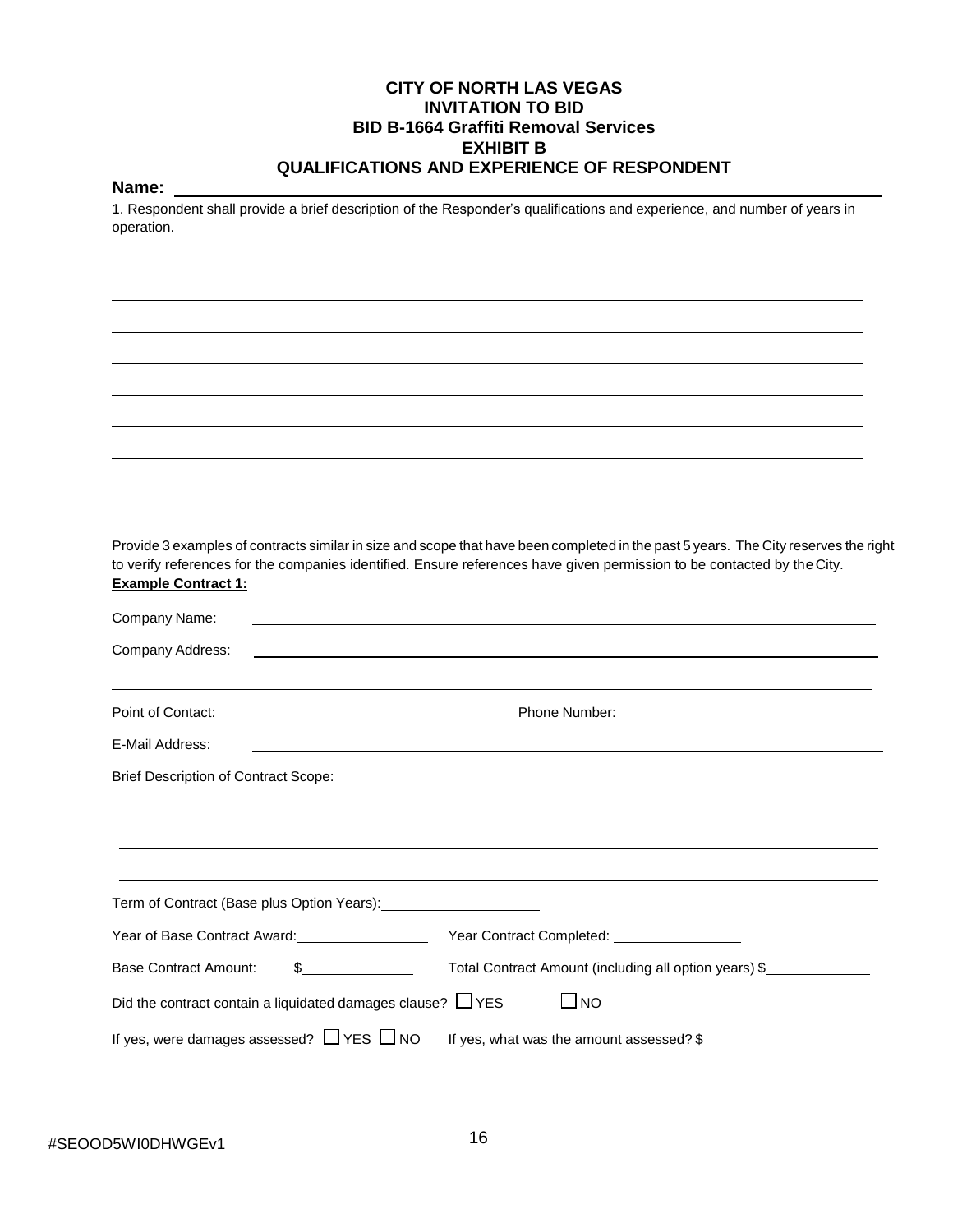# **CITY OF NORTH LAS VEGAS INVITATION TO BID BID B-1664 Graffiti Removal Services EXHIBIT B – QUALIFICATIONS AND EXPERIENCE OF RESPONDENT (Continued)**

| <b>Example Contract 2:</b>                                                                                                                                                                                                     |                                                       |
|--------------------------------------------------------------------------------------------------------------------------------------------------------------------------------------------------------------------------------|-------------------------------------------------------|
|                                                                                                                                                                                                                                |                                                       |
|                                                                                                                                                                                                                                |                                                       |
|                                                                                                                                                                                                                                |                                                       |
|                                                                                                                                                                                                                                |                                                       |
|                                                                                                                                                                                                                                |                                                       |
|                                                                                                                                                                                                                                |                                                       |
|                                                                                                                                                                                                                                |                                                       |
|                                                                                                                                                                                                                                |                                                       |
|                                                                                                                                                                                                                                |                                                       |
|                                                                                                                                                                                                                                |                                                       |
| Year of Base Contract Award: Vear of Base Contract Award:                                                                                                                                                                      |                                                       |
| $\frac{1}{2}$<br><b>Base Contract Amount:</b>                                                                                                                                                                                  | Total Contract Amount (including all option years) \$ |
| Did the contract contain a liquidated damages clause? $\Box$ YES                                                                                                                                                               | $\Box$ No                                             |
| If yes, were damages assessed? $\Box$ YES $\Box$ NO                                                                                                                                                                            | If yes, what was the amount assessed? \$              |
| <b>Example Contract 3:</b>                                                                                                                                                                                                     |                                                       |
| Company Address: National Accounts and Accounts and Accounts and Accounts and Accounts and Accounts and Accounts and Accounts and Accounts and Accounts and Accounts and Accounts and Accounts and Accounts and Accounts and A |                                                       |
|                                                                                                                                                                                                                                |                                                       |
|                                                                                                                                                                                                                                |                                                       |
|                                                                                                                                                                                                                                |                                                       |
|                                                                                                                                                                                                                                |                                                       |
|                                                                                                                                                                                                                                |                                                       |
|                                                                                                                                                                                                                                |                                                       |
| Term of Contract (Base plus Option Years): [1983] [1983] [1983] [1983] [1983] [1983] [1983] [1983] [1983] [198                                                                                                                 |                                                       |
| Year of Base Contract Award: Vear Contract Completed: Vear Contract Completed:                                                                                                                                                 |                                                       |
| $\frac{1}{2}$<br><b>Base Contract Amount:</b>                                                                                                                                                                                  | Total Contract Amount (including all option years) \$ |
| Did the contract contain a liquidated damages clause? $\Box$ YES                                                                                                                                                               | $\Box$ NO                                             |
| If yes, were damages assessed? $\Box$ YES $\Box$ NO                                                                                                                                                                            | If yes, what was the amount assessed? \$              |
|                                                                                                                                                                                                                                | (ATTACH ADDITIONAL SHEET(S) IF EXTRA SPACE IS NEEDED) |

 $\overline{\phantom{a}}$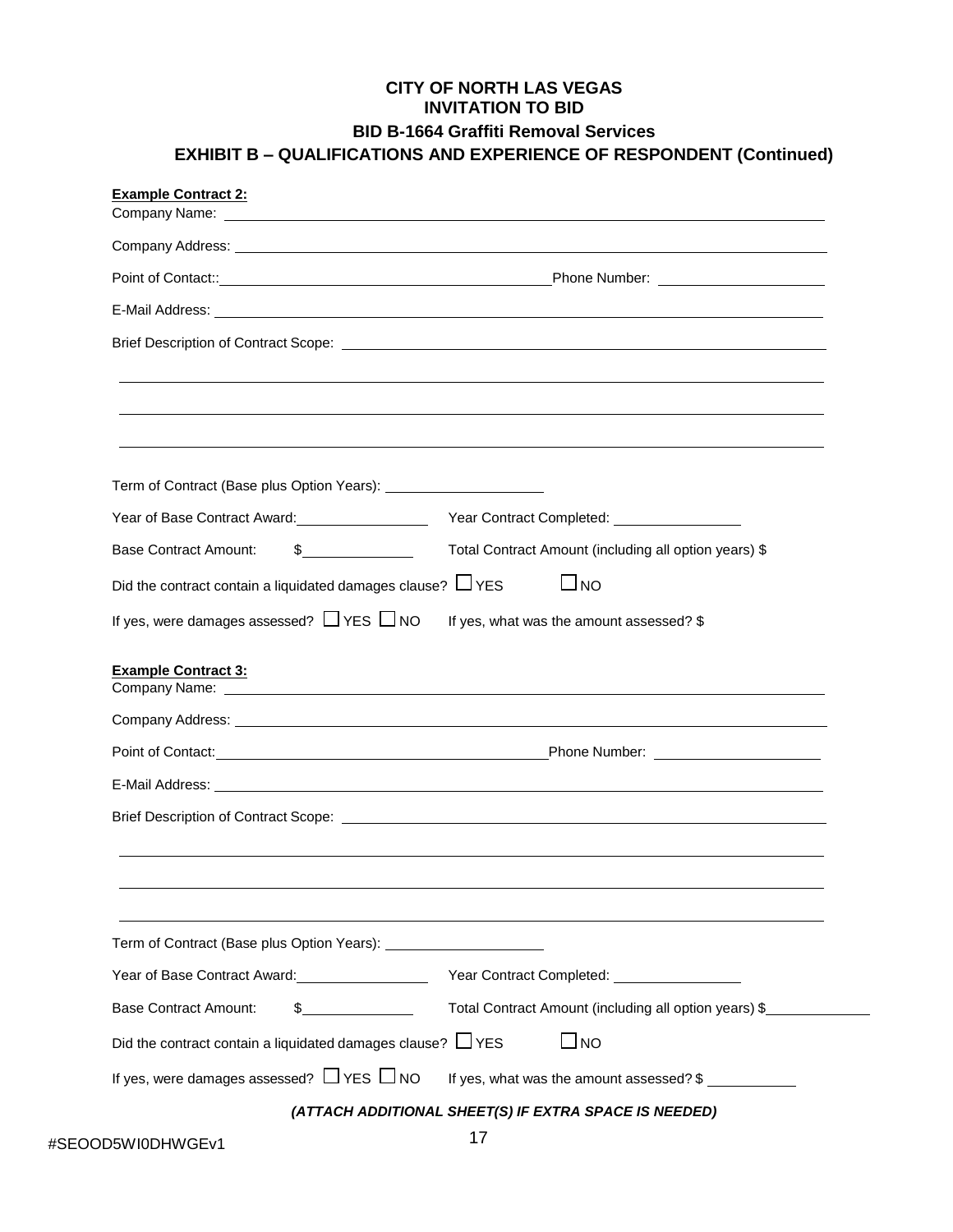#### **CITY OF NORTH LAS VEGAS INVITATION TO BID BID B-1664 Graffiti Removal Services EXHIBIT C – AFFIDAVIT OF REJECTION OF COVERAGE FOR WORKERS' COMPENSATION UNDER NRS 616B.627 AND NRS 617.210**

In the State of Nevada, County of Clark, Martin Martin Martin Martin Martin Bondell, being duly sworn, deposes and says:

| I make the following assertions pursuant to NRS 616B.627 and NRS 617.210. |  |
|---------------------------------------------------------------------------|--|
|                                                                           |  |

- 2. I am a sole proprietor who will not use the services of any employees in the performance of this Contract with the City of North Las Vegas.
- 3. In accordance with the provisions of NRS 616B.659, I have not elected to be included within the terms, conditions and provisions of chapters 616A to 616D, inclusive, of NRS, relating thereto.
- 4. I am otherwise in compliance with the terms, conditions and provisions of chapters 616A to 616D, inclusive, of NRS.
- 5. In accordance with the provisions of NRS 617.225, I have not elected to be included within the terms, conditions and provisions of chapter 617 of NRS.
- 6. I am otherwise in compliance with the terms, conditions and provisions of chapter 617 of NRS.
- 7. I acknowledge that the City of North Las Vegas will not be considered to be my employer or the employer of my employees, if any; and that the City of North Las Vegas is not liable as a principal contractor to me or my employees, if any, for any compensation or other damages as a result of an industrial injury or occupational disease incurred in the performance of this Contract.

I, 1, 2008 and the assertions of the swear under penalty of perjury that the assertions of this affidavit are true.

Signed this day of , 20 .

Signature **Signature** and the state of the state of the state of the state of the state of the state of the state of the state of the state of the state of the state of the state of the state of the state of the state of t

State of

| $\sim$ $\sim$ $\sim$ $\sim$ $\sim$ |                                                     |        |  |
|------------------------------------|-----------------------------------------------------|--------|--|
|                                    | Signed and sworn to (or affirmed) before me on this | dav of |  |

by **EXECUTE:** (name of person making statement).

Notary Signature\_

STAMP AND SEAL

County of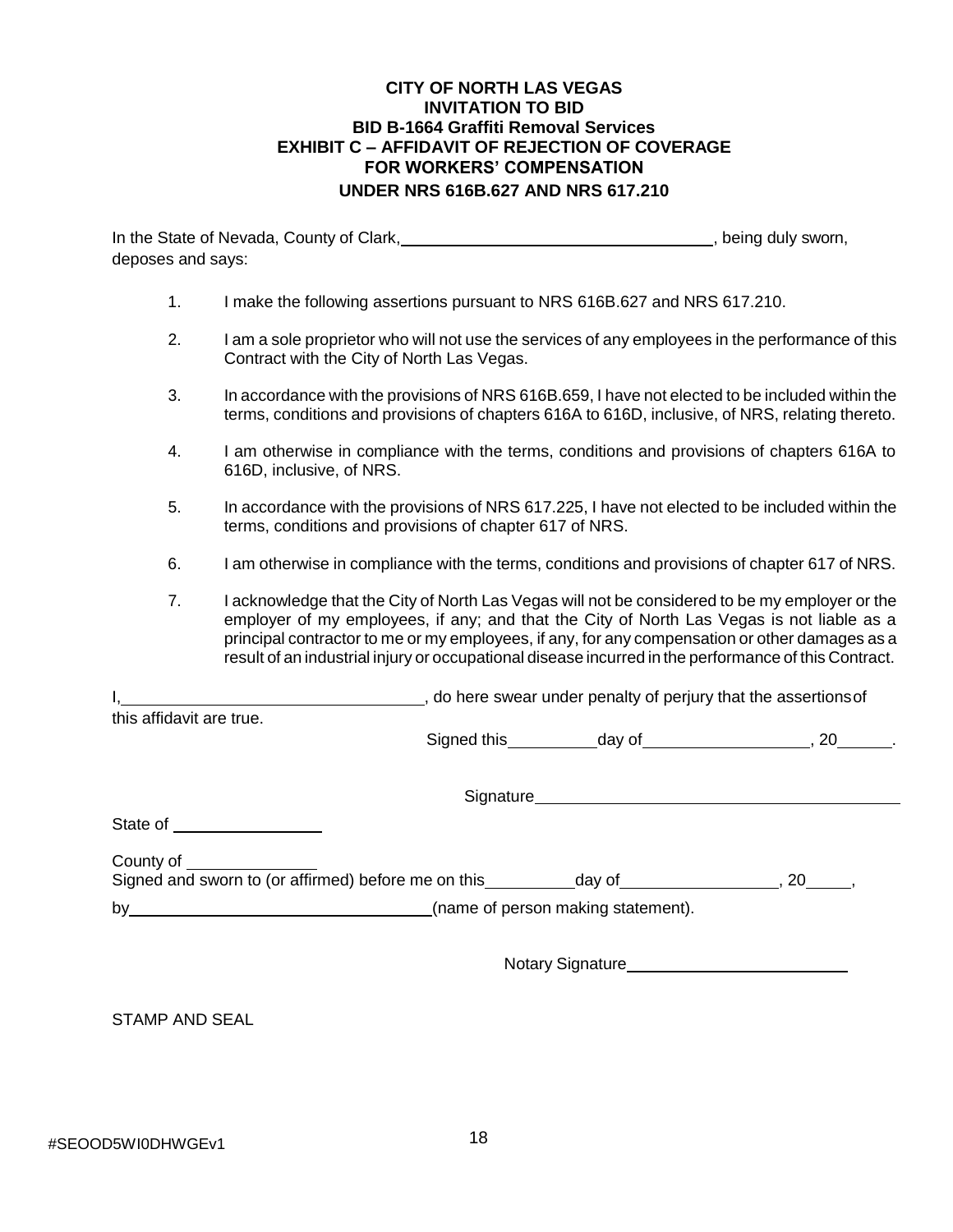

#### **CITY OF NORTH LAS VEGAS INVITATION TO BID BID B-1664 Graffiti Removal Services EXHIBIT D- Non-Collusion Affidavit**

|                      |                                                                                      | State of County of County of County of County of County of County of County of County of County of County of County of County of County of County of County of County of County of County of County of County of County of Cou                                                                                                                                                                                                                                                                                                                                                                                                                                                                                                                                                                                                                                                                                                                                                                                                                                                                                                                                                                    |  |
|----------------------|--------------------------------------------------------------------------------------|---------------------------------------------------------------------------------------------------------------------------------------------------------------------------------------------------------------------------------------------------------------------------------------------------------------------------------------------------------------------------------------------------------------------------------------------------------------------------------------------------------------------------------------------------------------------------------------------------------------------------------------------------------------------------------------------------------------------------------------------------------------------------------------------------------------------------------------------------------------------------------------------------------------------------------------------------------------------------------------------------------------------------------------------------------------------------------------------------------------------------------------------------------------------------------------------------|--|
|                      |                                                                                      | being first duly sworn deposes that:                                                                                                                                                                                                                                                                                                                                                                                                                                                                                                                                                                                                                                                                                                                                                                                                                                                                                                                                                                                                                                                                                                                                                              |  |
| (1)                  |                                                                                      |                                                                                                                                                                                                                                                                                                                                                                                                                                                                                                                                                                                                                                                                                                                                                                                                                                                                                                                                                                                                                                                                                                                                                                                                   |  |
| (2)                  | that has submitted the attached Bid.<br>pertinent circumstances respecting such Bid; | He/She is fully informed respecting the preparation and contents of the attached Bid and of all                                                                                                                                                                                                                                                                                                                                                                                                                                                                                                                                                                                                                                                                                                                                                                                                                                                                                                                                                                                                                                                                                                   |  |
| (3)                  |                                                                                      | Such Bid is genuine and is not a collusive or sham Bid;                                                                                                                                                                                                                                                                                                                                                                                                                                                                                                                                                                                                                                                                                                                                                                                                                                                                                                                                                                                                                                                                                                                                           |  |
| (4)<br>(5)           |                                                                                      | Neither the said Respondent nor any of its officers, partners, owners, agents, representatives,<br>employees or parties in interest, including this affiant, has in any way colluded, conspired,<br>connived or agreed, directly or indirectly, with any other Respondent, firm, or person to submit a<br>collusive or sham Bid in connection with the contract or agreement for which the attached Bid has<br>been submitted or to refrain from making a Bid in connection with such contract or agreement, or<br>collusion or communication or conference with any other Respondent, or, to fix any overhead,<br>profit, or cost element of the Bid price or the Bid price of any other Respondent, or to secure<br>through collusion, conspiracy, connivance, or unlawful agreement any advantage against the City<br>of North Las Vegas or any person interested in the proposed contract or agreement; and<br>The Bid of service outlined in the Bid is fair and proper and is not tainted by collusion, conspiracy,<br>connivance, or unlawful agreement on the part of the Respondent/team or any of its agents,<br>representatives, owners, employees, or parties including this affiant. |  |
|                      | (Signed):                                                                            |                                                                                                                                                                                                                                                                                                                                                                                                                                                                                                                                                                                                                                                                                                                                                                                                                                                                                                                                                                                                                                                                                                                                                                                                   |  |
|                      | Title:                                                                               |                                                                                                                                                                                                                                                                                                                                                                                                                                                                                                                                                                                                                                                                                                                                                                                                                                                                                                                                                                                                                                                                                                                                                                                                   |  |
|                      |                                                                                      |                                                                                                                                                                                                                                                                                                                                                                                                                                                                                                                                                                                                                                                                                                                                                                                                                                                                                                                                                                                                                                                                                                                                                                                                   |  |
| <b>Notary Public</b> |                                                                                      |                                                                                                                                                                                                                                                                                                                                                                                                                                                                                                                                                                                                                                                                                                                                                                                                                                                                                                                                                                                                                                                                                                                                                                                                   |  |
|                      | My Commission expires:                                                               |                                                                                                                                                                                                                                                                                                                                                                                                                                                                                                                                                                                                                                                                                                                                                                                                                                                                                                                                                                                                                                                                                                                                                                                                   |  |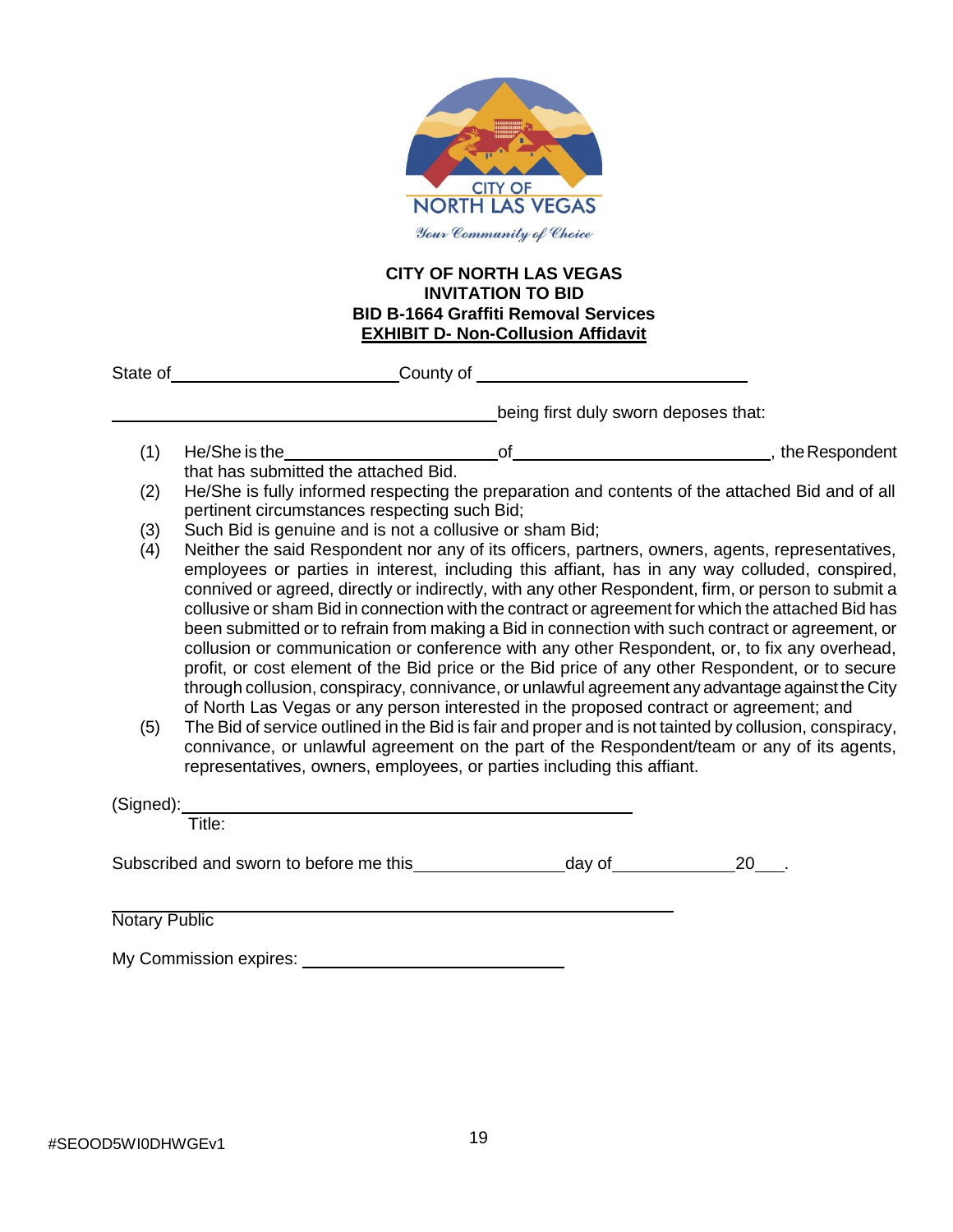

# **CITY OF NORTH LAS VEGAS INVITATION TO BID BID B-1664 Graffiti Removal Services EXHIBIT E- Written Certification**

Pursuant to NRS 332.065(3), a governing body or its authorized representative shall not enter into a contract with an estimated value in excess of \$100,000 with a company unless the contract includes a written certification that the company is not currently engaged in, and agrees for the duration of the contract not to engage in, a boycott of Israel.

By signing below, the Respondent agrees and certifies that they do not currently boycott Israel and will not boycott Israel during any time in which they are entering into, or while in contract, with the City. If at any time after the signing of this certification, the Respondent decides to engage in a boycott of Israel, the Respondent must notify the City in writing.

AUTHORIZED SIGNATURE NAME (TYPE OR PRINT) LEGAL NAME OF RESPONDENT

AUTHORIZED SIGNATURE DATE

TITLE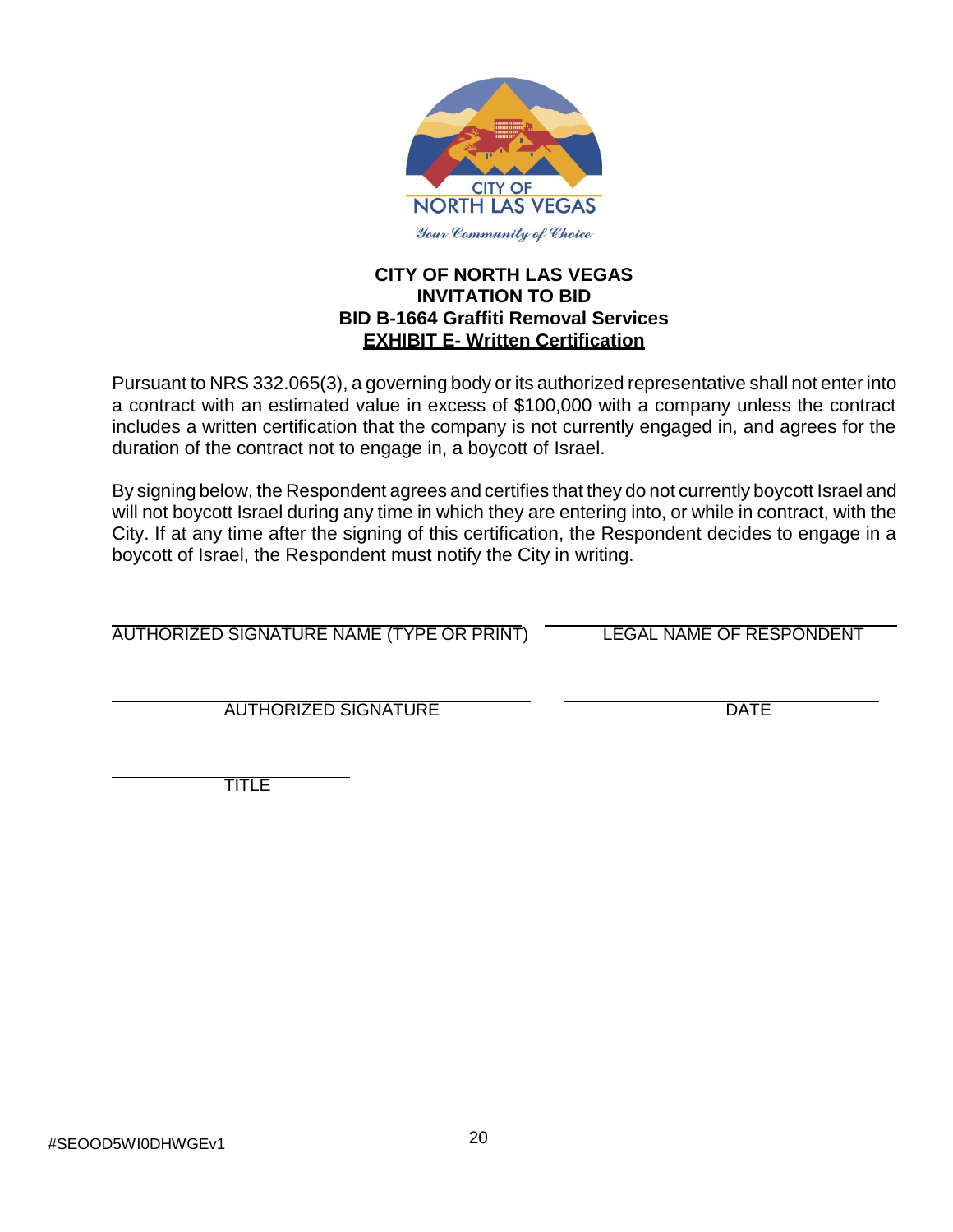

# **CITY OF NORTH LAS VEGAS INVITATION TO BID BID B-1664 Graffiti Removal Services**

# **EXHIBIT F- Exceptions to North Las Vegas Service Agreement**

Please provide an explanation to any and all exceptions on terms of the North Las Vegas Service Agreement.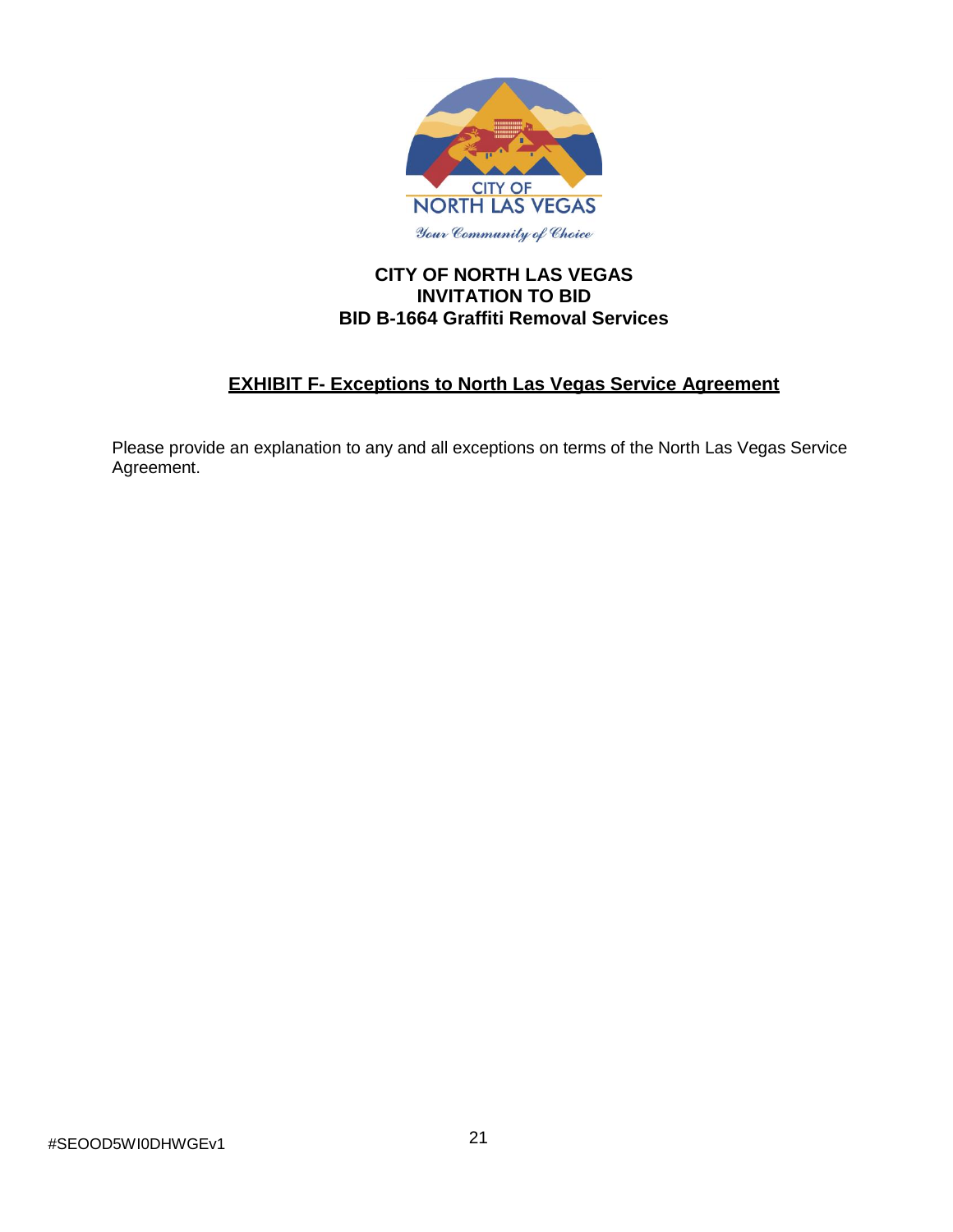#### **GRAFFITI REMOVAL SERVICES AGREEMENT**

This Graffiti Removal Services Agreement ("Agreement") is made and entered into as of (the "Effective Date") by and between the City of North Las Vegas, a Nevada municipal corporation ("City"), and [*insert full legal name of Provider entity*], a [*insert entity type and state of origin*] ("Provider").

#### **WITNESSETH:**

WHEREAS, the City requires air filter replacement services, as described in Graffiti Removal Services Bid B-1664 ("Invitation to Bid"), attached hereto as Exhibit A and incorporated herein by reference ("Services");

WHEREAS, Provider represents that it has the experience, knowledge, labor, and skill to provide the Services in accordance with generally accepted industry standards, and is willing and able to provide the Services.

NOW THEREFORE, in consideration of the above recitals, mutual covenants, and terms and conditions contained herein, the parties hereby covenant and agree to the following:

#### **SECTION ONE SCOPE OF SERVICES**

Provider shall perform the Services in accordance with the terms of the Invitation to Bid, incorporated herein and attached as Exhibit A, Provider's Bid, incorporated herein and attached as Exhibit B, and the terms, conditions, and covenants set forth in this Agreement. Provider shall at its own expense comply at all times with all municipal, county, state, and federal laws, regulations, rules, codes, ordinances, and other applicable legal requirements.

#### **SECTION TWO TERM**

This Agreement shall commence on September 6, 2022 and will continue to be in effect for three years ("Term"), unless earlier terminated in accordance with the terms herein. All Services shall be completed by the end of the Term.

#### **SECTION THREE COMPENSATION**

Provider will provide the Services  $\left[$  at the rate of OR in the amount of  $\left[\frac{S_{\text{max}}}{S_{\text{max}}} \right]$ which includes all fees for time and labor, overhead materials, equipment, insurance, licenses, and any other costs. Periodic progress billings will be due and payable within 30 days of presentation of invoice, provided that each invoice is complete, correct, and undisputed by the City. The annual not to exceed amount of this Agreement is  $\boxed{\begin{array}{ccc} \boxed{2} & \boxed{2} & \boxed{2} \\ \boxed{3} & \boxed{3} \\ \end{array}}$  (\$ amount of this Agreement is  $\begin{bmatrix} 1 & 1 \\ 1 & 1 \end{bmatrix}$  (\$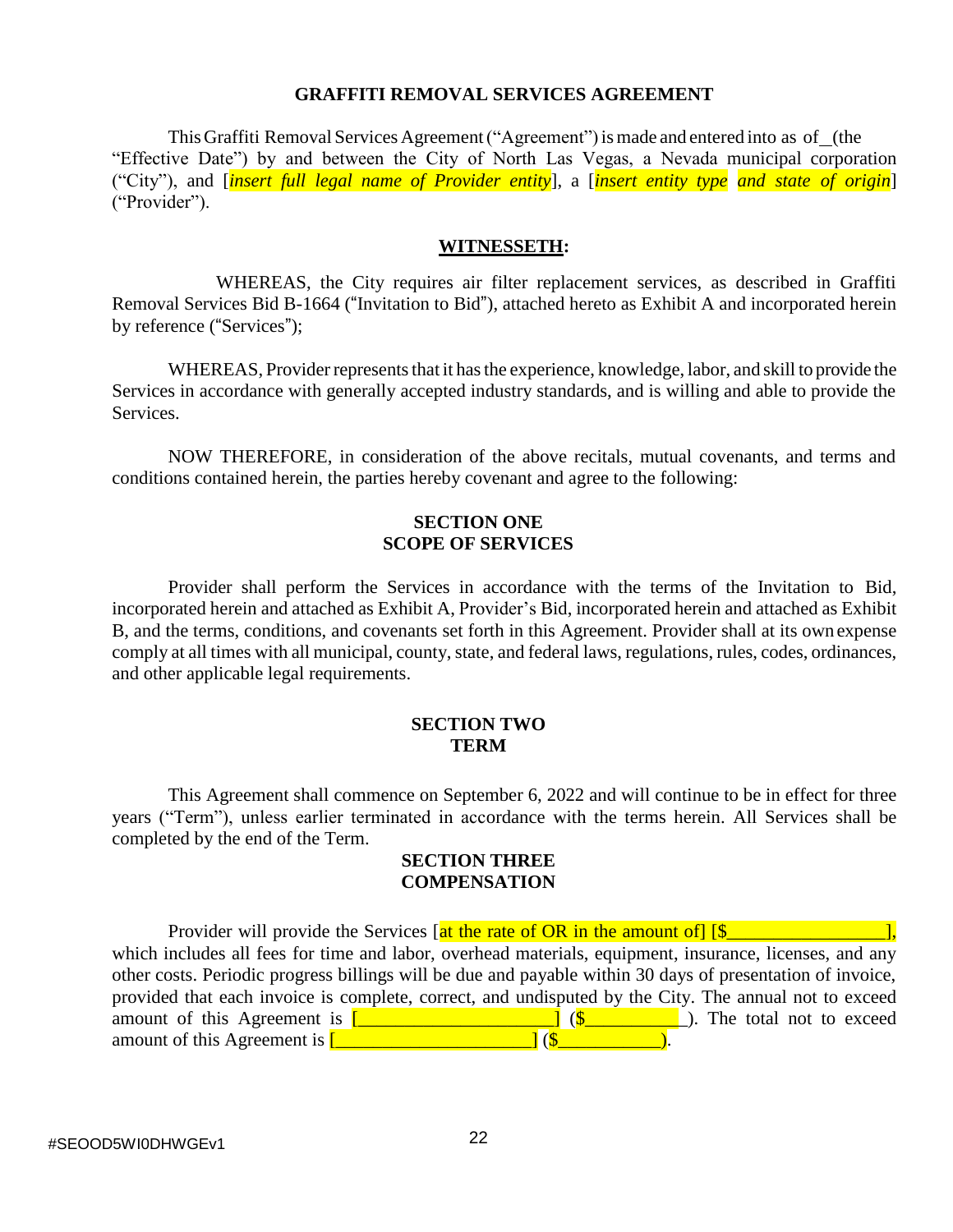#### **SECTION FOUR TERMINATION OR SUSPENSION OF SERVICES**

4.1. This Agreement may be terminated, in whole or in part, with or without cause, by the City upon thirty (30) days written notice to the Provider. In the event of termination, Provider shall be paid compensation for Services properly performed pursuant to the terms of the Agreement up to and including the termination date. The City shall not be liable for anticipated profits based upon Services not yet performed.

4.2. This Agreement may be terminated by the Provider in the event the City defaults in the due observance and performance of any material term or condition contained herein, and such default is not cured within thirty (30) days after the Provider delivers written notice of such default to the City.

4.3. The City may suspend performance by Provider under this Agreement for such period of time as the City, in its sole discretion, may prescribe by providing written notice to the Provider at least ten (10) days prior to the date on which the City will suspend performance. The Provider shall not perform further work under this Agreement after the effective date of the suspension until receipt of written notice from the City to resume performance, and the time period for Provider's performance of the Services shall be extended by the amount of time such performance was suspended.

# **SECTION FIVE PROVIDER REPRESENTATIONS AND WARRANTIES**

5.1. The Provider hereby represents and warrants for the benefit of the City, the following:

> 5.1.1. Provider is a duly formed validly existing entity and is in good standing pursuant to the laws of the State of Nevada. The Provider is financially solvent, able to pay its debts when due, and possesses sufficient working capital to provide the Services pursuant to this Agreement.

> 5.1.2. The person executing this Agreement on Provider's behalf has the right, power, and authority to enter into this Agreement and such execution is binding on the Provider.

5.1.3. All Services performed, including deliverables supplied, shall conform to the specifications, drawings, and other descriptions set forth in this Agreement, and shall be performed in a manner consistent with the level of care and skill ordinarily exercised by members of Provider's profession and in accordance with generally accepted industry standards prevailing at the time the Services are performed, and do not infringe the intellectual property of a third party. The foregoing representations and warranties are not intended as a limitation, but are in addition to all other terms set forth in this Agreement and such other warranties as are implied by law, custom, and usage of the trade.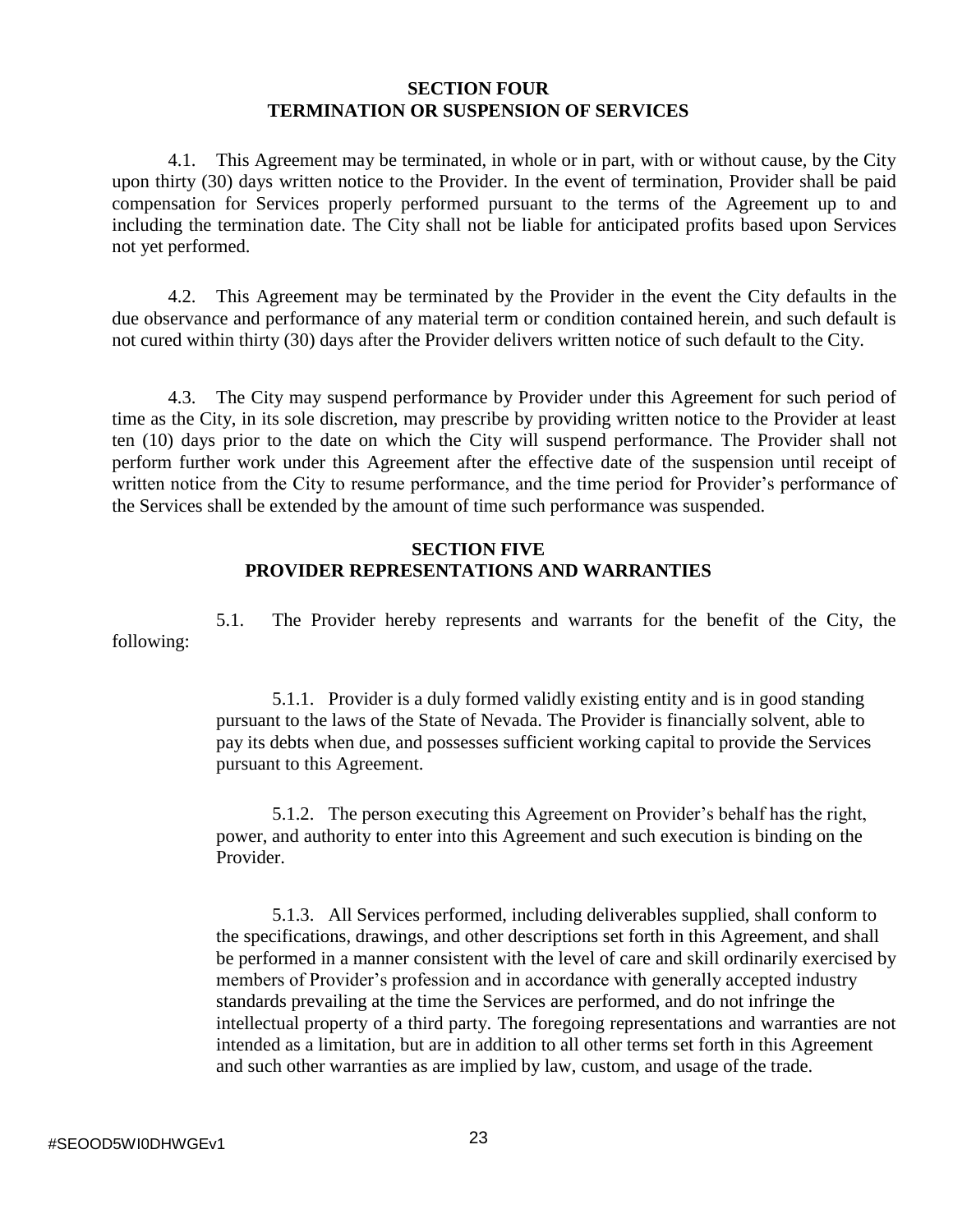#### **SECTION SIX INDEMNIFICATION**

Provider shall defend, indemnify, and hold harmless the City, and its officers, agents, and employees from any liabilities, claims, damages, losses, expenses, proceedings, actions, judgments, reasonable attorneys' fees, and court costs which the City suffers or its officers, agents or employees suffer, as a result of, or arising out of, the negligent or intentional acts or omissions of Provider, its subcontractors, agents, and employees, in performance of this Agreement until such time as the applicable statutes of limitation expire. This section survives default, expiration, or termination of this Agreement or excuse of performance.

#### **SECTION SEVEN INDEPENDENT CONTRACTOR**

Provider, its employees, subcontractors, and agents are independent contractors and not employees of the City. No approval by City shall be construed as making the City responsible for the manner in which Provider performs the Services or for any negligence, errors, or omissions of Provider, its employees, subcontractors, or agents. All City approvals are intended only to provide the City the right to satisfy itself with the quality of the Services performed by Provider. The City acknowledges and agrees that Provider retains the right to contract with other persons in the course and operation of Provider's business and this Agreement does not restrict Provider's ability to so contract.

# **SECTION EIGHT CONFIDENTIALITY AND AUTHORIZATIONS FOR ACCESS TO CONFIDENTIAL INFORMATION**

8.1. Provider shall treat all information relating to the Services and all information supplied to Provider by the City as confidential and proprietary information of the City and shall not permit its release by Provider's employees, agents, or subcontractors to other parties or make any public announcement or release thereof without the City's prior written consent, except as permitted by law.

8.2. Provider hereby certifies that it has conducted, procured or reviewed a background check with respect to each employee, agent, or subcontractor of Provider having access to City personnel, data, information, personal property, or real property and has deemed such employee, agent, or subcontractor suitable to receive such information and/or access, and to perform Provider's duties set forth in this Agreement. The City reserves the right to refuse to allow any of Provider's employees, agents or subcontractors access to the City's personnel, data, information, personal property, or real property where such individual does not meet the City's background and security requirements, as determined by the City in its sole discretion.

#### **SECTION NINE INSURANCE**

9.1. Provider shall procure and maintain at all times during the performance of the Services, at its own expense, the following insurances: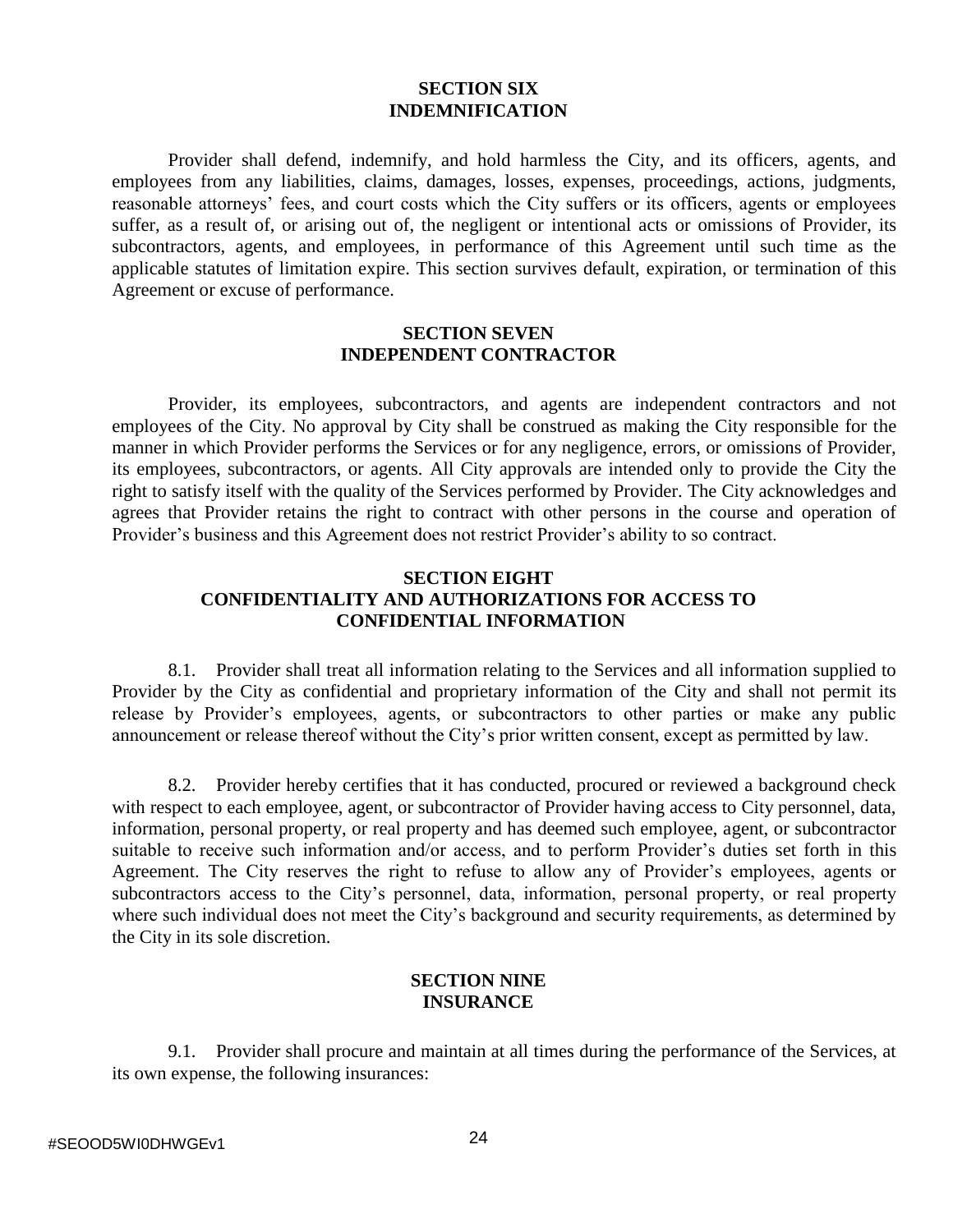9.1.1. Workers' Compensation Insurance as required by the applicable legal requirements, covering all persons employed in connection with the matters contemplated hereunder and with respect to whom death or injury claims could be asserted against the City or Provider.

9.1.2. Commercial General Liability (CGL): Insurance Services Office Form CG 00 01 covering CGL on an "occurrence" basis, including products and completed operations, property damage, bodily injury and personal & advertising injury with limits no less than \$1,000,000.00 per occurrence. If a general aggregate limit applies, either the general aggregate limit shall apply separately to this project/location (ISO CG 25 03 05 09 or 25 04 05 09) or the general aggregate limit shall be twice the required occurrence limit.

9.1.3. Automobile Liability: ISO Form Number CA 00 01 covering any auto (Code 1), or if Provider has no owned autos, covering hired, (Code 8) and non-owned autos (Code 9), with limit no less than \$1,000,000.00 per accident for bodily injury and property damage.

9.1.4. Professional Liability (errors and omissions): Insurance appropriate to the Provider's profession with limit no less than \$1,000,000.00 per occurrence or claim, \$1,000,000.00 aggregate.

9.1.5 Contractors Pollution Legal Liability with limits no less than \$1,000,000 per occurrence or claim, and \$2,000,000 policy aggregate.

9.1.6. Requested Liability limits can be provided on a single policy or combination of primary and umbrella, so long as the single occurrence limit is met.

9.1.7. The insurance policies are to contain, or be endorsed to contain, the following provisions:

9.1.7.1. Additional Insured Status: The City, its officers, officials, employees, and volunteers are to be covered as additional insureds on the CGL policy with respect to liability arising out of work or operations performed by or on behalf of the Provider including materials, parts or equipment furnished in connection with such work or operations. General liability coverage can be provided in the form of an endorsement to the Provider's insurance (at least as broad as ISO Form CG 20 10 11 85 or both CG 20 10, CG 20 26, CG 20 33, or CG 20 38**;** and CG 20 37 forms if later revisions used).

9.1.7.2. Primary Coverage: For any claims related to this contract, the Provider's insurance coverage shall be primary insurance coverage at least as broad as ISO CG 20 01 0 4 13 as respects the City, its officers, officials, employees, and volunteers. Any insurance or self-insurance maintained by the City, its officers, officials, employees, or volunteers shall be excess of the Provider's insurance and shall not contribute with it.

9.1.7.3. Notice of Cancellation: Each insurance policy required above shall provide that coverage shall not be canceled, except with notice to the City.

9.1.7.4. Waiver of Subrogation: Provider hereby grants to the City a waiver of any right to subrogation which any insurer of said Provider may acquire against the City by virtue of the payment of any loss under such insurance. Provider agrees to obtain any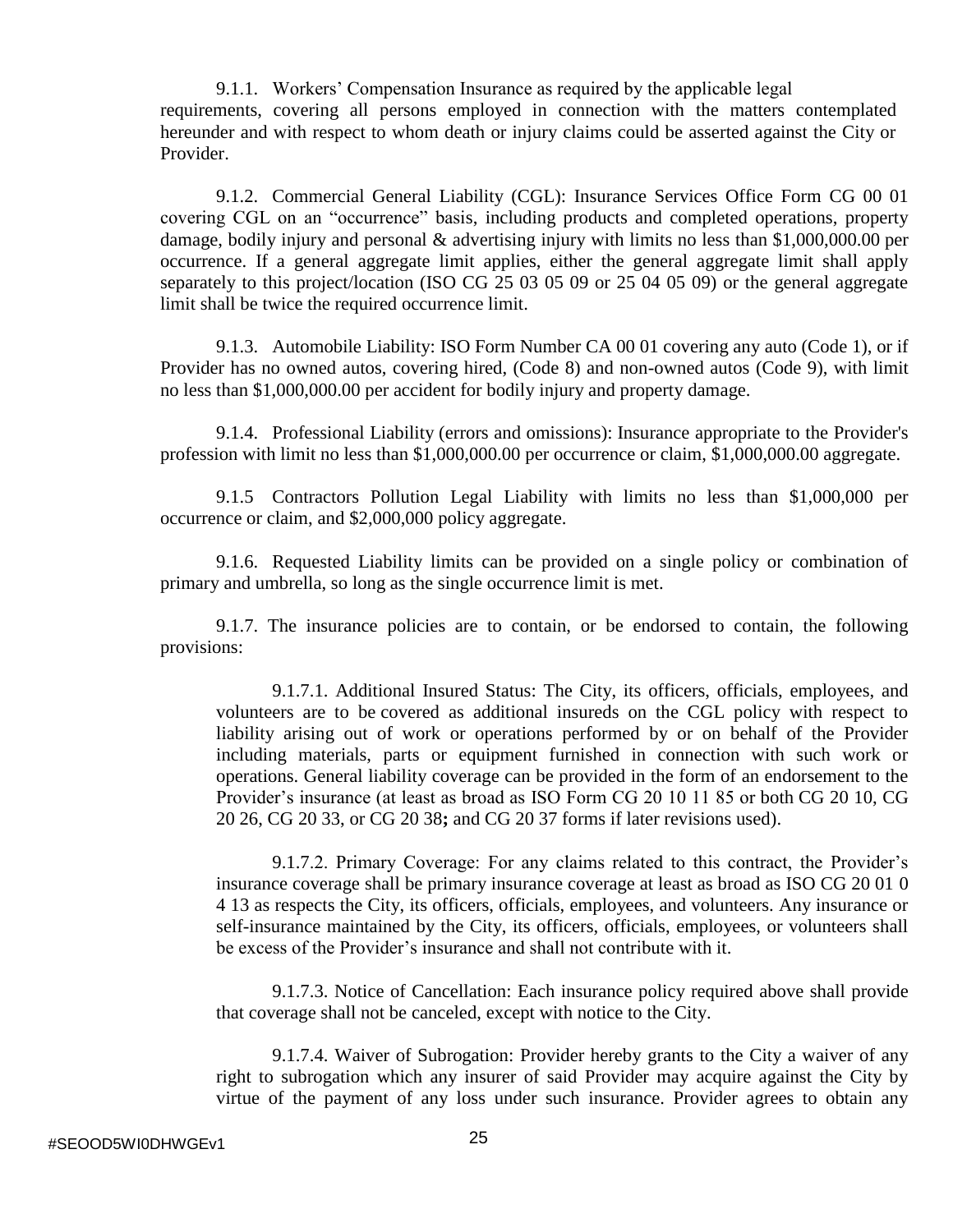endorsement that may be necessary to affect this waiver of subrogation, but this provision applies regardless of whether or not the City has received a waiver of subrogation endorsement from the insurer.

9.1.7.5. The Workers' Compensation policy shall be endorsed with a waiver of subrogation in favor of the City for all work performed by the Provider, its employees, agents, and subcontractors.

9.1.7.6. Self-Insured Retentions: Self-insured retentions must be declared to and approved by the City. The City may require the Provider to purchase coverage with a lower retention or provide proof of ability to pay losses and related investigations, claim administration, and defense expenses within the retention.

9.1.7.7. Acceptability of Insurers: Insurance is to be placed with insurers authorized to conduct business in the state with a current A.M. Best's rating of no less than A:VII, unless otherwise acceptable to the City.

9.1.7.8. Claims Made Policies: If any of the required policies provide claims-made coverage:

9.1.7.8.1. The Retroactive Date must be shown, and must be before the date of the contract or the beginning of contract work.

9.1.7.8.2. Insurance must be maintained and evidence of insurance must be provided for at least five (5) years after completion of the contract of work.

9.1.7.8.3. If coverage is canceled or non-renewed, and not replaced with another claims-made policy form with a Retroactive Date prior to the contract effective date, the Provider must purchase "extended reporting" coverage for a minimum of five (5) years after completion of work.

9.1.8. Verification of Coverage: Provider shall furnish the City with original certificates and amendatory endorsements or copies of the applicable policy language effecting coverage required by this clause. All certificates and endorsements are to be received and approved by the City before work commences. However, failure to obtain the required documents prior to the work beginning shall not waive the Provider's obligation to provide them. The City reserves the right to require complete, certified copies of all required insurance policies, including endorsements required by these specifications, at any time.

9.1.9. Special Risks or Circumstances: The City reserves the right to modify these requirements, including limits, based on the nature of the risk, prior experience, insurer, coverage, or other special circumstances.

# **SECTION TEN NOTICES**

10.1. Any notice requiring or permitted to be given under this Agreement shall be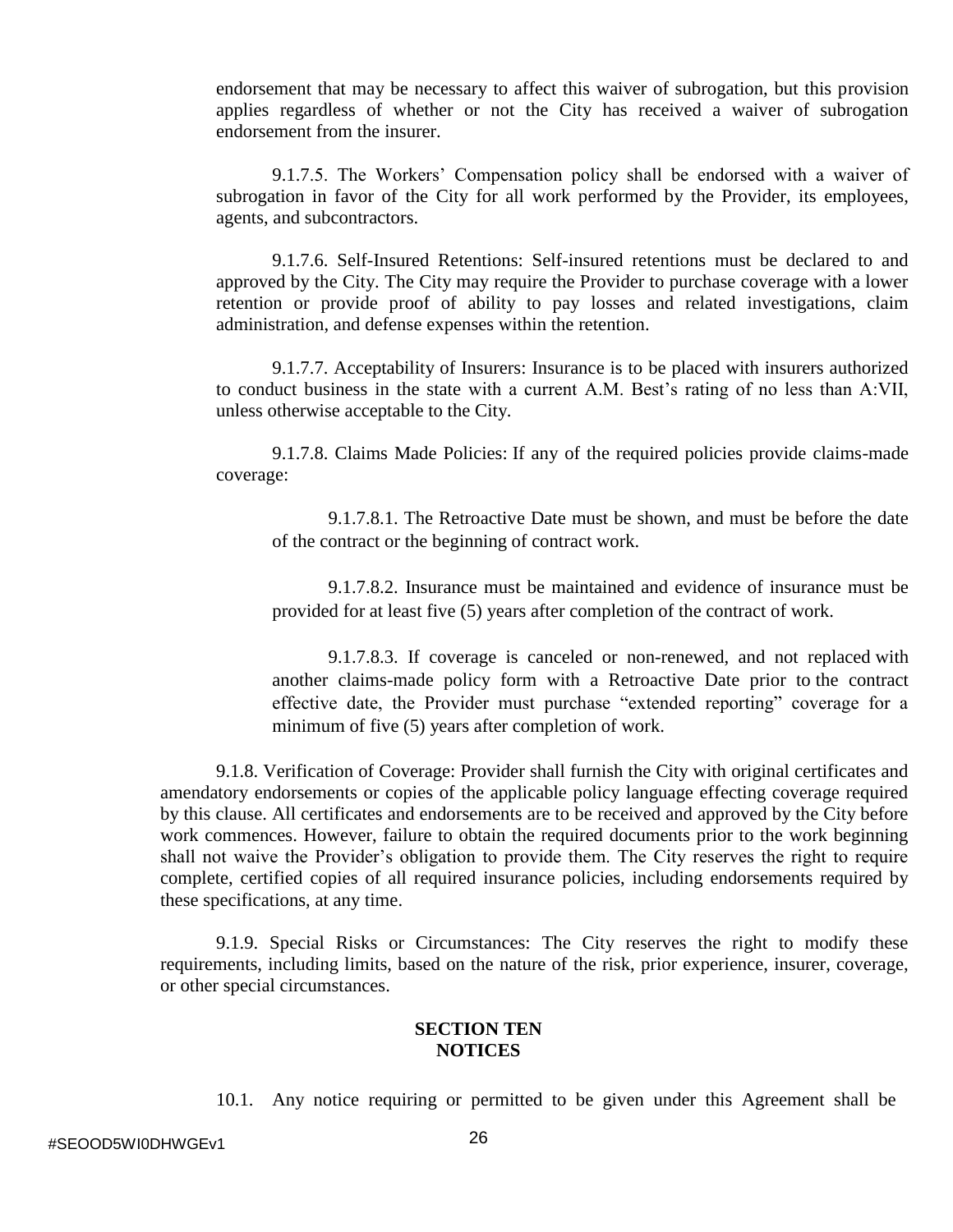deemed to have been given when received by the party to whom it is directed by personal service, hand delivery or United States mail at the following addresses:

| To City:     | City of North Las Vegas<br><b>Attention: Joy Yoshida</b><br>2250 Las Vegas Blvd., North, Suite 820<br>North Las Vegas, NV 89030 |  |
|--------------|---------------------------------------------------------------------------------------------------------------------------------|--|
| To Provider: | Phone: 702-633-1745<br>Attention: [<br>Phone:                                                                                   |  |

10.2. Either party may, at any time and from time to time, change its address by written notice to the other.

# **SECTION ELEVEN SAFETY**

11.1. Obligation to Comply with Applicable Safety Rules and Standards. Contractor shall ensure that it is familiar with all applicable safety and health standards promulgated by state and federal governmental authorities including, but not limited to, all applicable requirements of the Occupational Safety and Health Act of 1970, including all applicable standards published in 29 C.F.R. parts 1910, and 1926 and applicable occupational safety and health standards promulgated under the state of Nevada. Contractor further recognizes that, while Contractor is performing any work on behalf the City, under the terms of this Agreement, Contractor agrees that it has the sole and exclusive responsibility to assure that its employees and the employees of its subcontractors comply at all times with all applicable safety and health standards as above-described and all applicable City safety and health rules.

11.2. Safety Equipment. Contractor will supply all of its employees and subcontractors with the appropriate Safety equipment required for performing functions at the City facilities.

### **SECTION TWELVE ENTIRE AGREEMENT**

This Agreement, together with any attachment, contains the entire Agreement between Provider and City relating to rights granted and obligations assumed by the parties hereto. Any prior agreements, promises, negotiations or representations, either oral or written, relating to the subject matter of this Agreement not expressly set forth in this Agreement are of no force or effect.

# **SECTION THIRTEEN MISCELLANEOUS**

13.1. Governing Law and Venue. The laws of the State of Nevada and the North Las Vegas Municipal Code govern the validity, construction, performance and effect of this Agreement,

27 #SEOOD5WI0DHWGEv1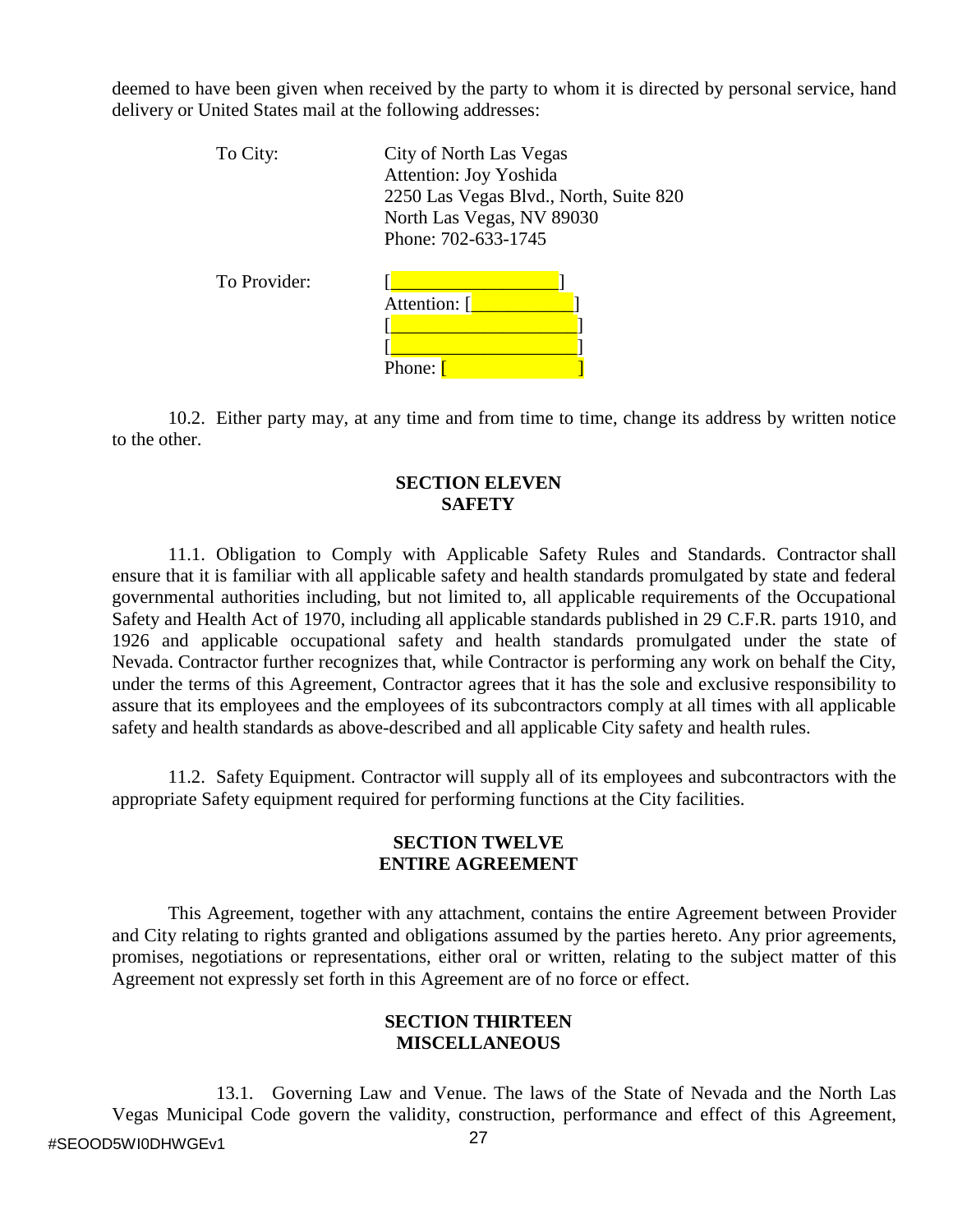without regard to conflicts of law. All actions shall be initiated in the courts of Clark County, Nevada or the federal district court with jurisdiction over Clark County, Nevada.

13.2. Assignment. Any attempt to assign this Agreement by Provider without the prior written consent of the City shall be void.

13.3. Amendment. This Agreement may be amended or modified only by a writing executed by the City and Provider.

13.4. Controlling Document. To the extent any of the terms or provisions in Exhibit A conflict with this Agreement, the terms and provisions of this Agreement shall govern and control. Any additional, different or conflicting terms or provisions contained in Exhibit A or any other written or oral communication from Provider shall not be binding in any way on the City whether or not such terms would materially alter this Agreement, and the City hereby objects thereto.

13.5. Time of the Essence. Time is of the essence in the performance of this Agreement and all of its terms, provisions, covenants and conditions.

13.6. Waiver. No consent or waiver, express or implied, by the Provider or the City of any breach or default by the other in performance of any obligation under the Agreement shall be deemed or construed to be a consent or waiver to or of any other breach or default by such party.

13.7. Waiver of Consequential Damages. The City shall not be liable to Provider, its agents, or any third party for any consequential, indirect, exemplary or incidental damages, including, without limitation, damages based on delay, loss of use, lost revenues or lost profits. This section survives default, expiration, or termination of this Agreement.

13.8. Severability. If any provision of this Agreement shall be held to be invalid or unenforceable, the remaining provisions of this Agreement shall remain valid and binding on the parties hereto.

13.9. No Fiduciary or Joint Venture. This Agreement is not intended to create, and shall not be deemed to create, any relationship between the parties hereto other than that of independent entities contracting with each other solely for the purpose of effecting the provisions of this Agreement. Neither of the parties hereto shall be construed to be the agent, employer, representative, fiduciary, or joint venturer of the other and neither party shall have the power to bind the other by virtue of this Agreement.

13.10. Effect of Termination. In the event this Agreement is terminated, all rights and obligations of the parties hereunder shall cease, other than indemnity obligations and matters that by their terms survive the termination.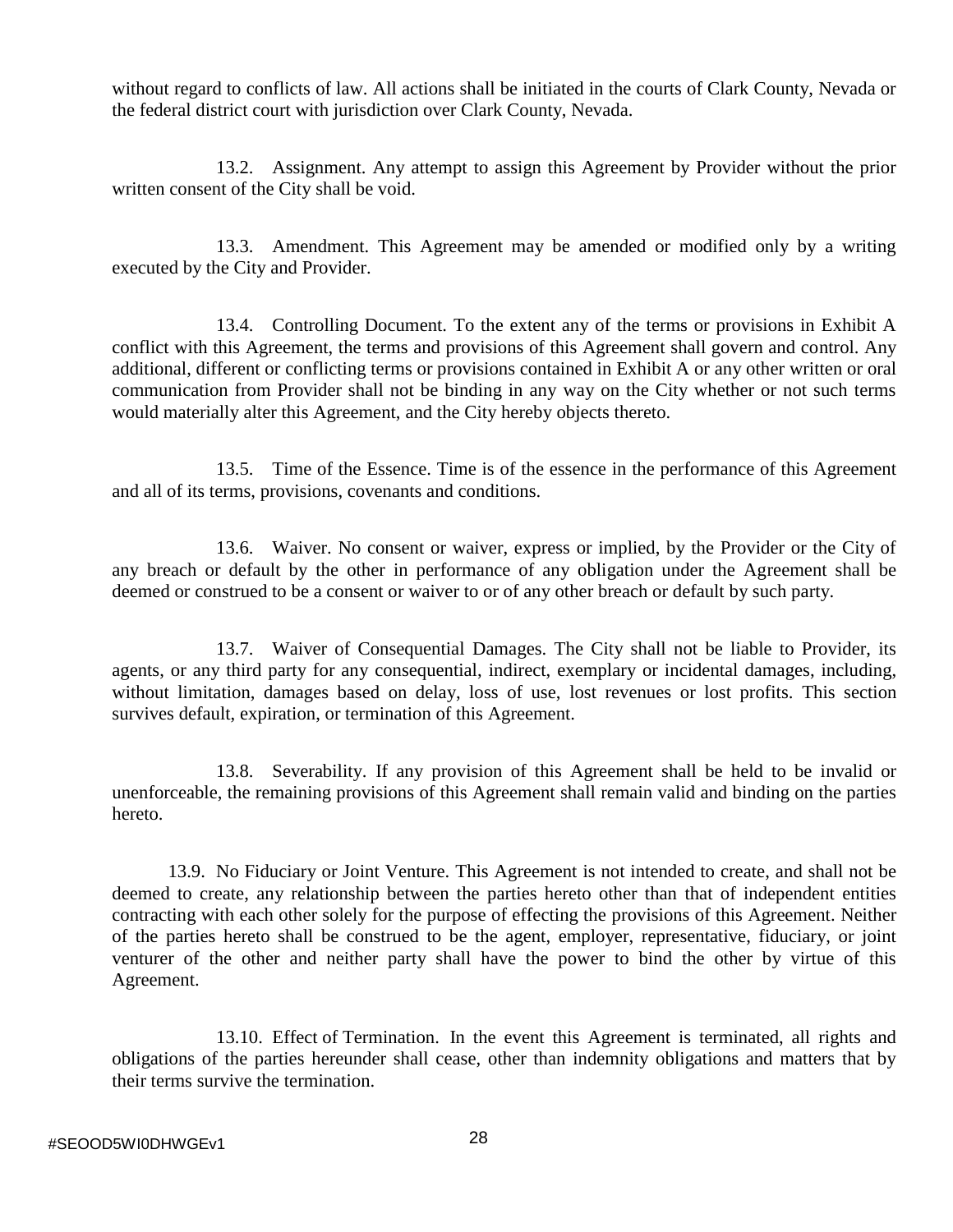13.11. Ownership of Documents. Provider shall treat all information related to this Agreement, all information supplied to Provider by the City, and all documents, reconciliations and reports produced pursuant to this Agreement as confidential and proprietary information of the City and shall not use, share, or release such information to any third-party without the City's prior written permission. This section shall survive the termination or expiration of this Agreement.

13.12. Fiscal Funding Out. The City reasonably believes that sufficient funds can be obtained to make all payments during the Term of this Agreement. Pursuant to NRS Chapter 354, if the City does not allocate funds to continue the function performed by Provider under this Agreement, the Agreement will be terminated when appropriate funds expire.

13.13. Public Record. Pursuant to NRS 293.010 and other applicable legal authority, each and every document provided to the City may be a "Public Record" open to inspection and copying by any person, except for those documents otherwise declared by law to be confidential. The City shall not be liable in any way to Provider for the disclosure of any public record including, but not limited to, documents provided to the City by Provider. In the event the City is required to defend an action with regard to a public records request for documents submitted by Provider, Provider agrees to indemnify, hold harmless, and defend the City from all damages, costs, and expenses, including court costs and reasonable attorneys' fees related to such public records request. This section shall survive the expiration or early termination of the Agreement.

13.14. Interpretation. The language of this Agreement has been agreed to by both parties to express their mutual intent. The headings contained in this Agreement are for reference purposes only and shall not affect in any way the meaning or interpretation of this Agreement. Preparation of this Agreement has been a joint effort by the City and Provider and the resulting document shall not, solely as a matter of judicial construction, be construed more severely against one of the parties than the other.

13.15. Electronic Signatures. The use of facsimile, email, or other electronic medium shall have the same force and effect as original signatures.

13.16. Counterparts. This Agreement may be executed in counterparts and all of such counterparts, taken together, shall be deemed part of one instrument.

13.17. Federal Funding. Supplier certifies that neither it nor its principals are presently debarred, suspended, proposed for debarment, declared ineligible, in receipt of a notice of proposed debarment or voluntarily excluded from participation in this transaction by any federal department or agency. This certification is made pursuant to the regulations implementing Executive Order 12549, Debarment and Suspension, 28 C.F.R. pt. 67, § 67.510, as published as pt. VII of the May 26, 1988, Federal Register (pp. 19160-19211), and any relevant program specific regulations. This provision shall be required of every subcontractor receiving any payment in whole or in part from federal funds.

13.18. Boycott of Israel. Pursuant to NRS 332.065(4), Provider certifies that the Provider is not currently engaged in a boycott of Israel, and Provider agrees not to engage in a boycott of Israel during the Term.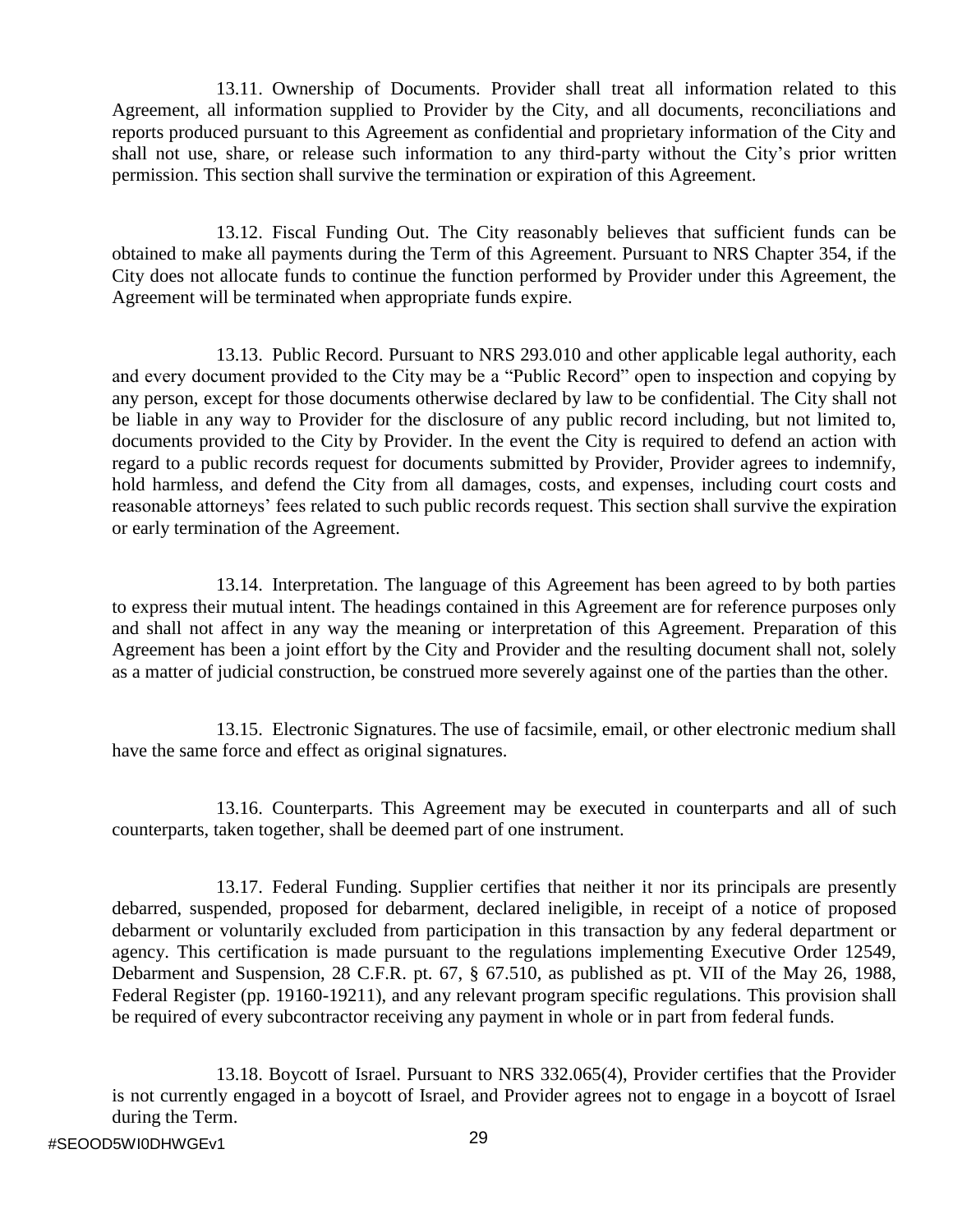13.19. Attorneys' Fees. In the event any action is commenced by either party against the other in connection with this Agreement, the prevailing party shall be entitled to its costs and expenses, including reasonable attorneys' fees, as determined by the court, including without limitation, fees for the services of the City Attorney's Office. This Section 13.19 shall survive the completion of this Agreement until the applicable statutes of limitation expire.

**IN WITNESS WHEREOF,** the City and Provider have executed this Agreement as of the Effective Date.

a Nevada municipal corporation a [University of a and a set of a set of a set of a set of a set of a set of a

City of North Las Vegas,  $\begin{bmatrix} \boxed{\phantom{a}} & \phantom{\dagger} & \phantom{\dagger} & \phantom{\dagger} \\ \phantom{\dagger} & \phantom{\dagger} & \phantom{\dagger} & \phantom{\dagger} & \phantom{\dagger} \\ \phantom{\dagger} & \phantom{\dagger} & \phantom{\dagger} & \phantom{\dagger} & \phantom{\dagger} \\ \phantom{\dagger} & \phantom{\dagger} & \phantom{\dagger} & \phantom{\dagger} & \phantom{\dagger} \\ \phantom{\dagger} & \phantom{\dagger} & \phantom{\dagger} & \phantom{\dagger} & \phantom{\$ 

 $By:$ John J. Lee, Mayor

| By:    |  |  |
|--------|--|--|
| Name:  |  |  |
| Title: |  |  |

Attest:

| By:                        |  |
|----------------------------|--|
| Jackie Rodgers, City Clerk |  |

Approved as to form:

 $By:$ Micaela Rustia Moore, City Attorney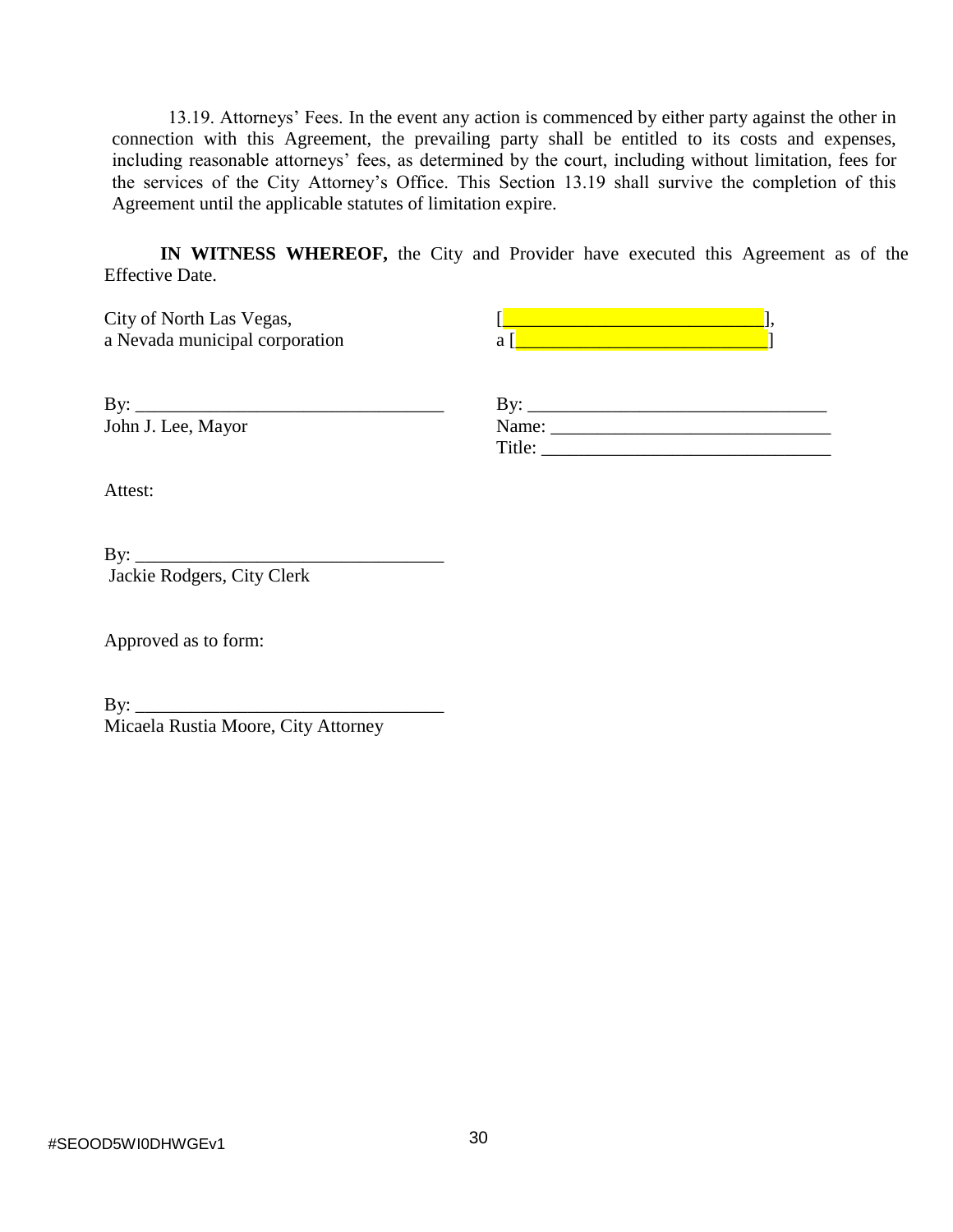# Exhibit A

Invitation to Bid – BID B-1664

Please see attached page(s).